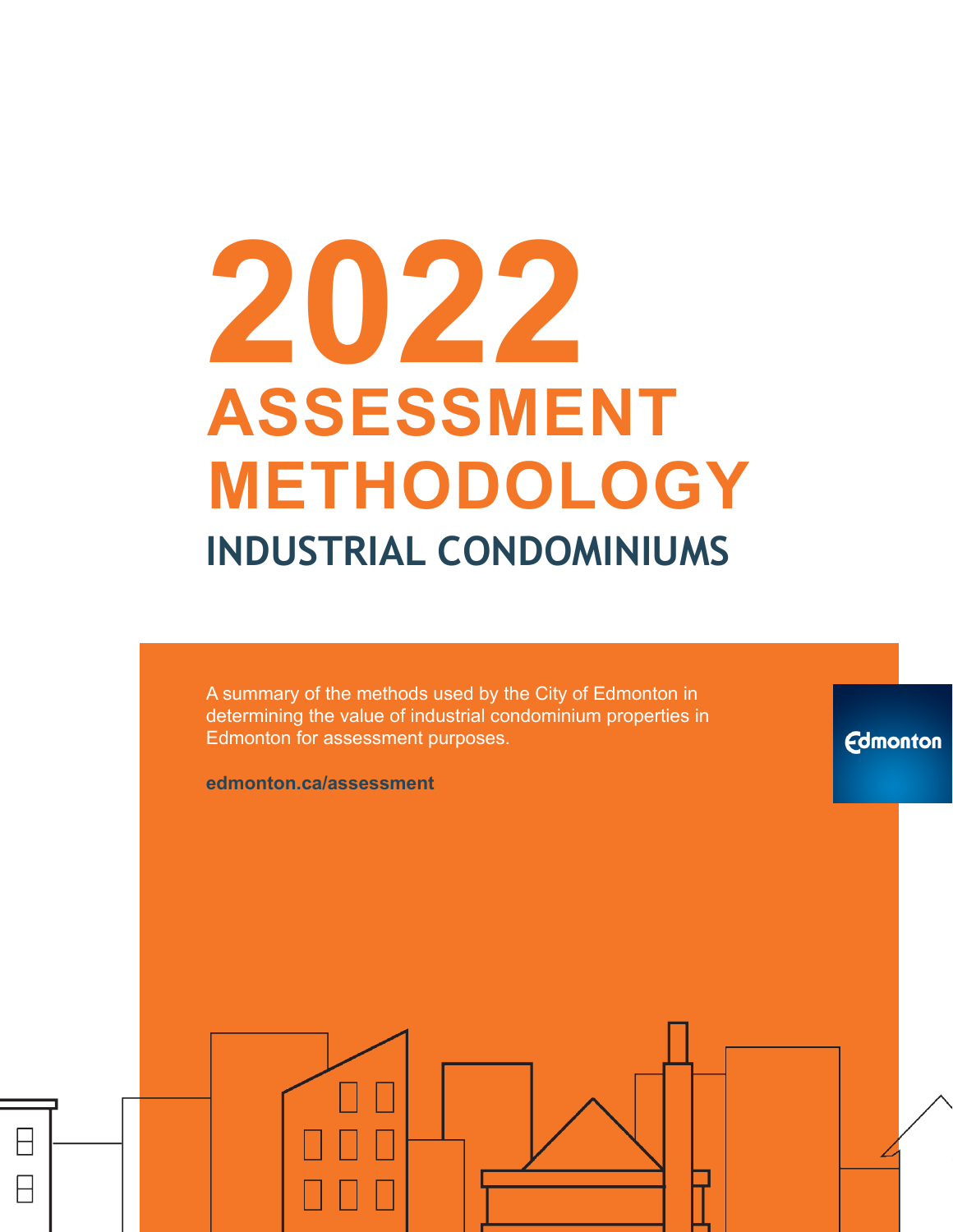# **Table of Contents**

| <b>Scope</b>                                                   | $\overline{\mathbf{2}}$ |
|----------------------------------------------------------------|-------------------------|
| <b>Introduction</b>                                            | $\overline{\mathbf{2}}$ |
| <b>Mass Appraisal</b>                                          | 4                       |
| <b>Valuation Model</b>                                         | 6                       |
| <b>Property Groups</b>                                         | $6\phantom{1}6$         |
| Sub-Group                                                      | 6                       |
| Approaches to Value                                            | $\overline{7}$          |
| <b>Direct Comparison Approach</b>                              | 8                       |
| Zoning                                                         | 10                      |
| <b>Variables</b>                                               | 11                      |
| Main floor area                                                | 11                      |
| Effective year built                                           | 11                      |
| Industrial market area                                         | 11                      |
| Main floor finished area                                       | 11                      |
| Upper floor finished area                                      | 12                      |
| <b>Adjustments</b>                                             | 12                      |
| Complex adjustment                                             | 12                      |
| Contamination                                                  | 12                      |
| Easement                                                       | 12                      |
| Adjustment amounts                                             | 12                      |
| <b>Definitions</b>                                             | 12                      |
| <b>Sample Industrial Condominiums Assessment Detail Report</b> | 14                      |
| <b>Methods to Adjust Comparables</b>                           | 16                      |
| <b>Quantitative Adjustments</b>                                | 16                      |
| <b>Qualitative Analysis</b>                                    | 17                      |
| <b>References</b>                                              | 18                      |
| <b>Area Appendix</b>                                           | 19                      |
| Industrial Condominium Market Area Group Map                   | 19                      |
| <b>Time Adjustment Chart</b>                                   | 22                      |
| 2022 TIME ADJUSTMENTS FOR INDUSTRIAL CONDOMINIUM MODEL         | 22                      |
| <b>Zone Summary</b>                                            | 23                      |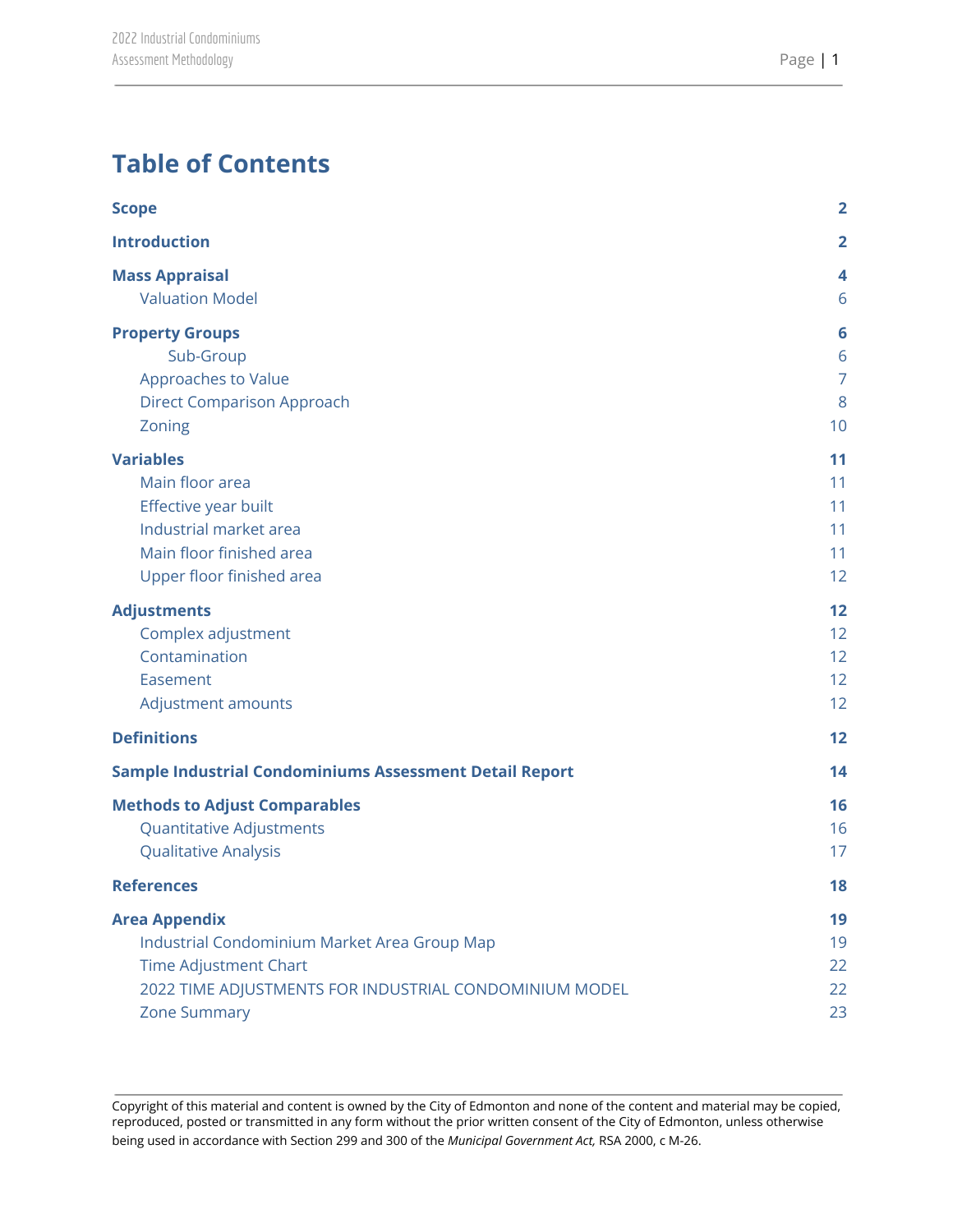# <span id="page-2-0"></span>**Scope**

This guide explains how industrial condominium ("condo") properties are valued for assessment purposes. The guide is intended as a tool and complements the assessor's judgment in the valuation process.

# <span id="page-2-1"></span>**Introduction**

Property assessments in the City of Edmonton are prepared in accordance with the requirements of the Municipal Government Act, R.S.A. 2000, c. M-26, (hereinafter "MGA") and the *Matters Relating to Assessment and Taxation Regulation, 2018*, Alta Reg 203/17, (hereinafter "MRAT"). The *MRAT* regulation establishes the valuation standard to be used, defines the procedures to be applied, and proposes objectives for the quality to be achieved in the preparation of assessments. The legislation requires the municipality to prepare assessments that represent market value by application of the mass appraisal process. All assessments are expected to meet quality standards prescribed by the province in the MRAT regulation.

Property assessments represent:

- an estimate of the value;
- of the fee simple estate in the property;
- as the property existed on December 31, 2021;
- reflecting typical market conditions;
- as if the property had been sold on July 1, 2021;
- on the open market;
- from a willing seller to a willing buyer.

The assessment is an estimate of the value that would result when those specific, defined conditions are met.

The legislation requires the City of Edmonton to assess the fee simple estate.

"Fee simple interest [is] absolute ownership unencumbered by any other interest or estate… leased fee interest [is] the ownership interest held by the lessor, which includes the right to the contract rent specified in the lease plus the reversionary right when the lease expires… leasehold interest [is] the interest held by the lessee (the tenant or renter) through a lease conveying the rights of use and occupancy for a stated term under certain conditions." *Appraisal Institute of Canada, The Appraisal of Real Estate Third Canadian Edition,*

*Vancouver, Canada, 2010, page 6.4*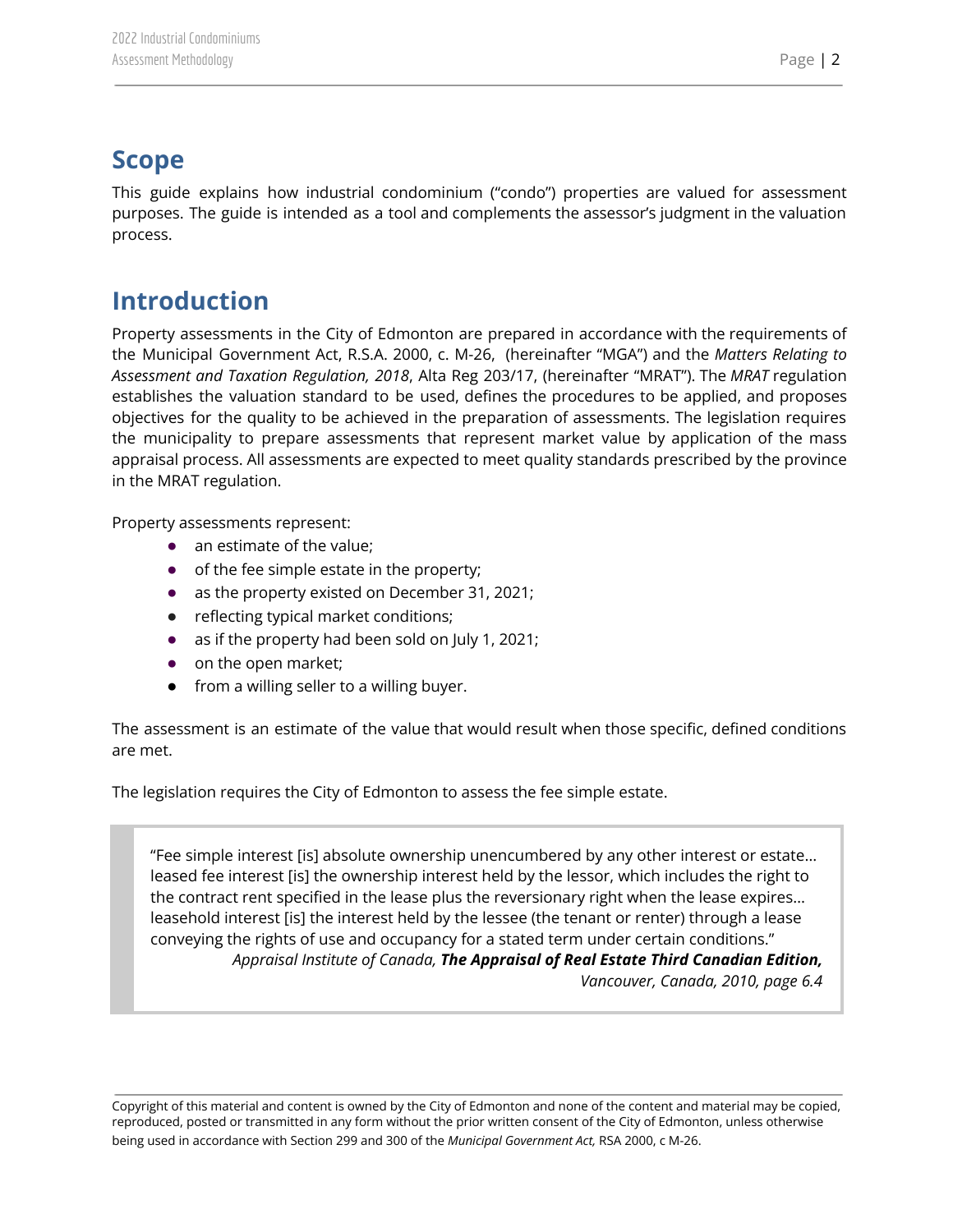#### Both *market value* and *property,* along with additional terms are defined in *MGA* and *MRAT* :

|       | s.284(1)(r) " $proper$ y means<br>(i) a parcel of land<br>(ii) an improvement, or<br>(iii) a parcel of land and the improvements to it                                                                                                                                               |                                            |
|-------|--------------------------------------------------------------------------------------------------------------------------------------------------------------------------------------------------------------------------------------------------------------------------------------|--------------------------------------------|
|       | s.1(k) "regulated property" means<br>(i) land in respect of which the valuation standard is agricultural use value,                                                                                                                                                                  | <b>MGA</b> .s.284 $(1)(r)$                 |
|       | (ii) designated industrial property, or<br>(iii) machinery and equipment                                                                                                                                                                                                             | <b>MRAT</b> $s.1(k)$                       |
|       | s.9(1) the <b>valuation standard</b> for the land and improvements is market value unless<br>subsection (2) applies                                                                                                                                                                  | <b>MRAT</b> $s.9(1)$                       |
| buyer | s.1(1)(n) "market value" means the amount that a property, as defined in section 284(1)(r),<br>might be expected to realize if it is sold on the open market by a willing seller to a willing                                                                                        |                                            |
|       | s.5 An assessment of property based on <b>market value</b><br>(a) must be prepared using mass appraisal,<br>(b) must be an estimate of the value of the fee simple estate in the property, and<br>(c) must reflect typical market conditions for properties similar to that property | <b>MGA</b> s. $1(1)(n)$<br><b>MRAT</b> s.5 |
|       | s.289(2) Each assessment must reflect<br>(a) the characteristics and physical condition of the property on December 31 of the<br>year prior to the year in which a tax is imposed                                                                                                    | <b>MGA</b> s.289(2)(a)                     |
|       | s.6 Any assessment prepared in accordance with the Act must be an estimate of the value of<br>a property on July 1 of the assessment year                                                                                                                                            | <b>MRAT</b> s.6                            |
|       | s.1(g) "mass appraisal" means the process of preparing assessments for a group of<br>properties using standard methods and common data and allowing for statistical testing                                                                                                          | <b>MRAT</b> $s.1(g)$                       |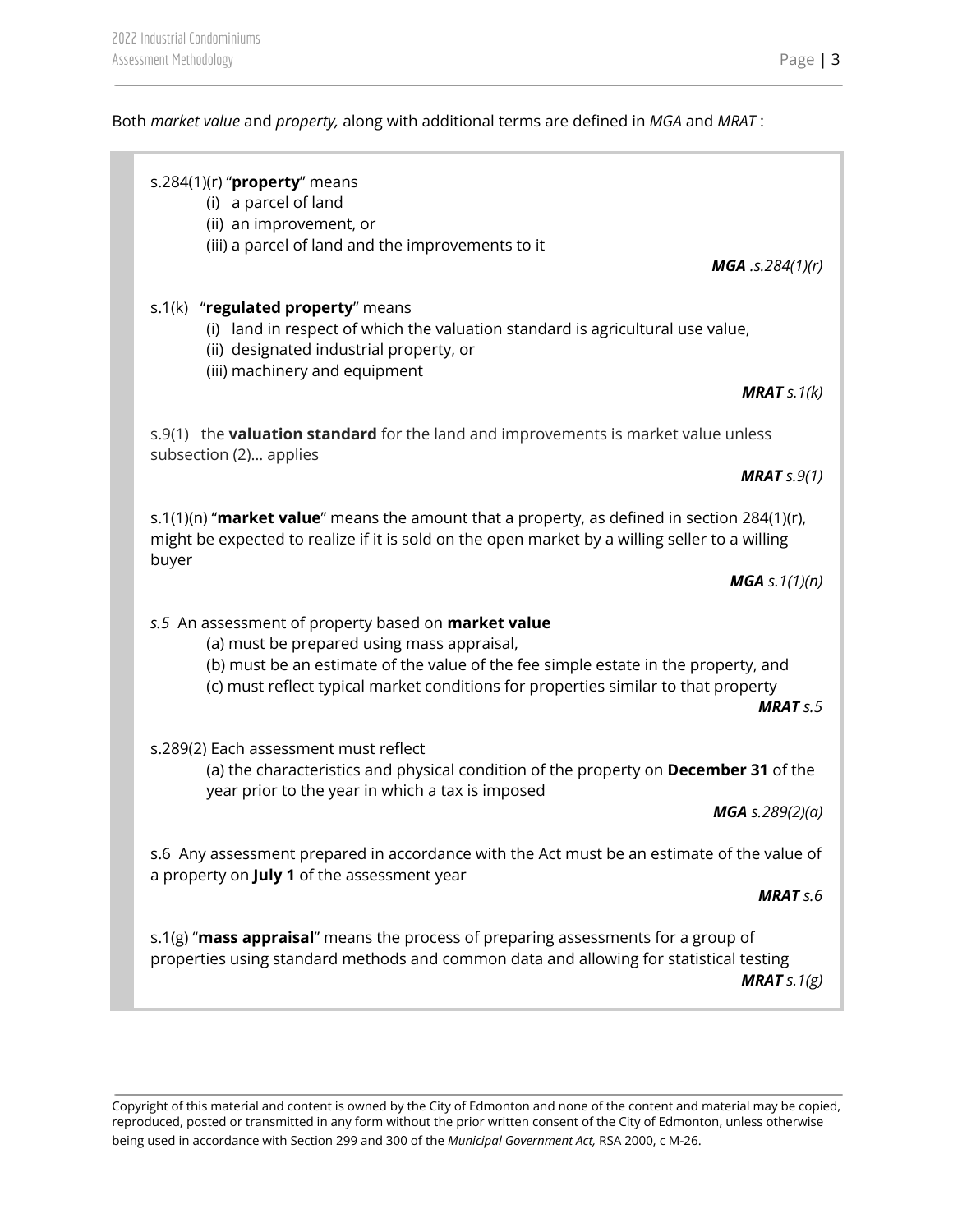# <span id="page-4-0"></span>**Mass Appraisal**

Mass appraisal is the legislated methodology used by the City of Edmonton for valuing individual properties, and involves the following process:

- properties are stratified into groups of comparable properties
- common property characteristics are identified for the properties in each group
- a uniform valuation model is created for each property group
- 31(c) **"valuation model"** means the representation of the relationship between property characteristics and their value in the real estate marketplace using a mass appraisal process

*MRAT s.31(c)*

The following two quotations indicate how the International Association of Assessing Officers distinguishes between mass appraisal and single-property appraisal:

"... single-property appraisal is the valuation of a particular property as of a given date: mass appraisal is the valuation of many properties as of a given date, using standard procedures and statistical testing."

"Also, mass appraisal requires standardized procedures across many properties. Thus, valuation models developed for mass appraisal purposes must represent supply and demand patterns for groups of properties rather than a single property."

*Property Appraisal and Assessment Administration, pg. 88-89*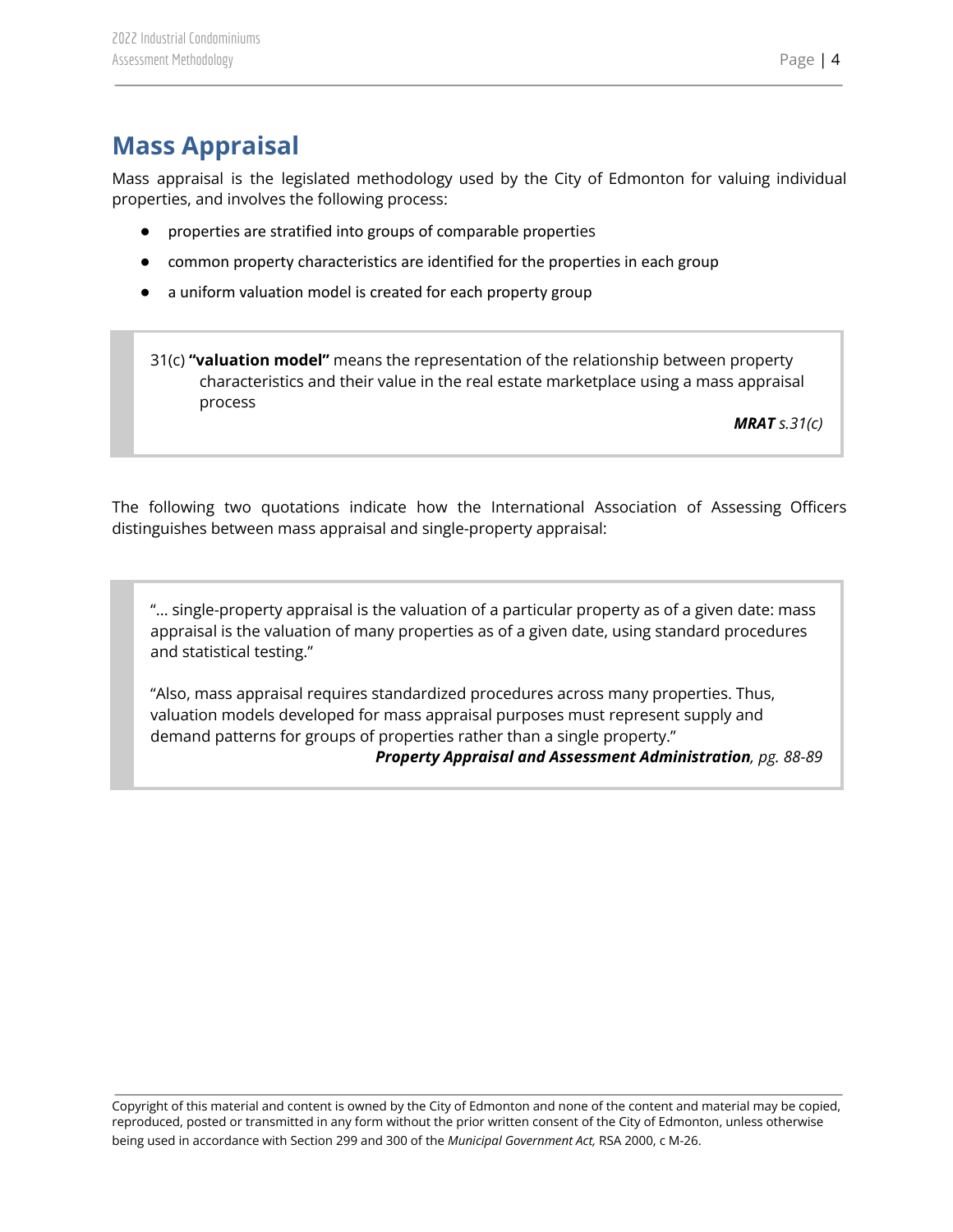For both mass appraisal and single-property appraisal, the process consists of the following stages:

|                                         | <b>Mass Appraisal</b>                                                                                                                      | <b>Single Appraisal</b>                                                                                                                                           |
|-----------------------------------------|--------------------------------------------------------------------------------------------------------------------------------------------|-------------------------------------------------------------------------------------------------------------------------------------------------------------------|
| <b>Definition and</b><br><b>Purpose</b> | Mass appraisal is used to<br>determine the assessment base<br>for property taxation in<br>accordance with legislative<br>requirements      | The client specifies the nature of<br>the value to be estimated,<br>including rights to be valued,<br>effective date of valuation, and<br>any limiting conditions |
| Data<br><b>Collection</b>               | Mass appraisal requires a<br>continuing program to maintain<br>a current database of property<br>characteristics and market<br>information | The extent of data collection is<br>specific to each assignment and<br>depends on the nature of the<br>client's requirements                                      |
| <b>Market</b><br><b>Analysis</b>        | Mass appraisal is predicated on<br>highest and best use                                                                                    | Market analysis includes the<br>analysis of highest and best use                                                                                                  |
| <b>Valuation</b><br><b>Model</b>        | Valuation procedures are<br>predicated on groups of<br>comparable properties                                                               | Subject property is the focus of<br>the valuation. The analysis of<br>comparable properties is<br>generally six or less                                           |
| Validation                              | The testing of acceptable<br>analysis and objective criteria                                                                               | The reliability of the value<br>estimate is more subjective.<br>Acceptability can be judged by<br>the depth of research and<br>analysis of comparable sales       |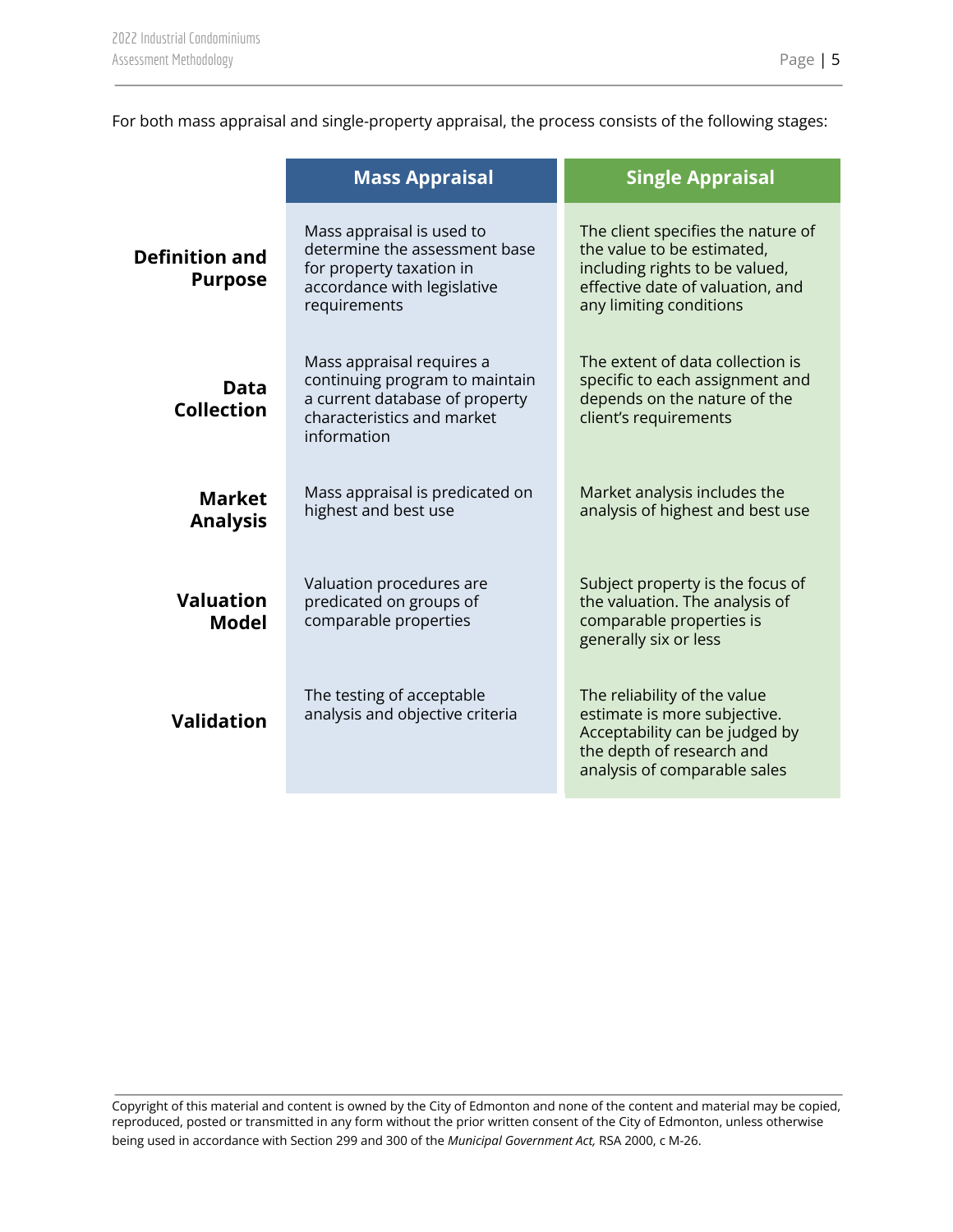#### <span id="page-6-0"></span>Valuation Model

A valuation model creates an equation of variables, factors and coefficients that explains the relationship between estimated market value and property characteristics. An assessed value is then calculated by applying the appropriate valuation model to individual properties within a property type.

| s31  | (a) "coefficient" means a number that represents the quantified relationship of each<br>variable to the assessed value of a property when derived through a mass appraisal<br>process |
|------|---------------------------------------------------------------------------------------------------------------------------------------------------------------------------------------|
|      | (b) "factor" means a property characteristic that contributes to a value of a property;                                                                                               |
|      | (d) "variable" means a quantitative or qualitative representation of a property<br>characteristic used in a valuation model                                                           |
|      | <b>MRAT</b> , s.31 (a), (b) and (d)                                                                                                                                                   |
| s.33 | Information prescribed does not include coefficients                                                                                                                                  |
|      | <b>MRAT</b> , $s.33(3)$                                                                                                                                                               |

| $\sf{Valuation}$<br><b>Model</b> | • variables are created from property characteristics<br>• analysis of how variables affect market value<br>• factors and coefficients are determined<br>the resulting valuation models are applied to property<br>$\bullet$<br>characteristics |
|----------------------------------|-------------------------------------------------------------------------------------------------------------------------------------------------------------------------------------------------------------------------------------------------|
|----------------------------------|-------------------------------------------------------------------------------------------------------------------------------------------------------------------------------------------------------------------------------------------------|

## <span id="page-6-1"></span>**Property Groups**

#### **Industrial**

A property is included in the industrial inventory based on zoning and highest and best use. Industrial buildings are typically configured with office and warehouse space with overhead doors. As well, based on the principles of urban economics, properties of similar use typically cluster together, as the cluster attracts more suppliers and customers than a single firm could achieve alone.

#### <span id="page-6-2"></span>**Sub-Group**

The Industrial property group is divided into two sub-groups based on property characteristics which are industrial warehouses and industrial condominiums. This guide is for the industrial condominiums sub-group.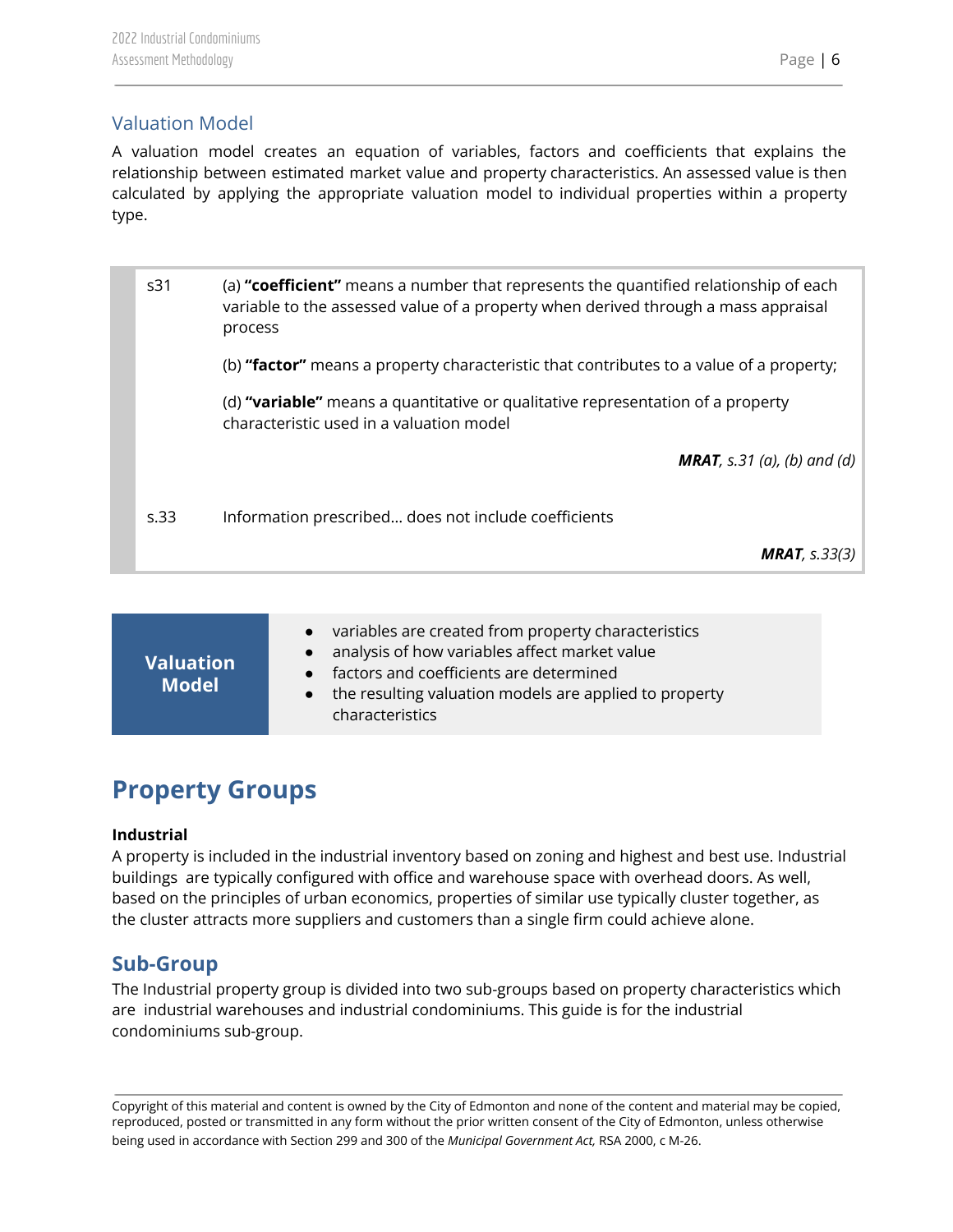**Industrial condominiums** are legal condominium units within a warehouse building. Typically, the space is used for storage, light manufacturing and product distribution. They can be constructed of different materials such as wood, concrete, or metal.

Assessment of condominium unit 290.1(1) Each unit and the share in the common property that is assigned to the unit must be assessed (a) in the case of a bare land condominium, as if it is a parcel of land, or (b) in any other case, as if it is a parcel of land and the improvements to it. (2) In this section, "unit" and "share in the common property" have the meanings given to them in the Condominium Property Act. 1

*MGA s.290.1(1) and (2)*

**Industrial warehouses** primarily support uses of storage, light manufacturing, and product distribution. They can be constructed of different materials such as wood, concrete, or metal, and can be single or multiple tenants.

<span id="page-7-0"></span>**Special purpose** properties typically have limited utility and marketability other than for its original use. Often these properties are purpose-built with limited alternative uses. Typically, a special purpose property needs significant investment to be converted to an alternative use, making most conversions financially infeasible. With special purpose properties, it is the property itself, not the use, that is typically unique. Special purpose properties may include churches, schools, hospitals, manufacturing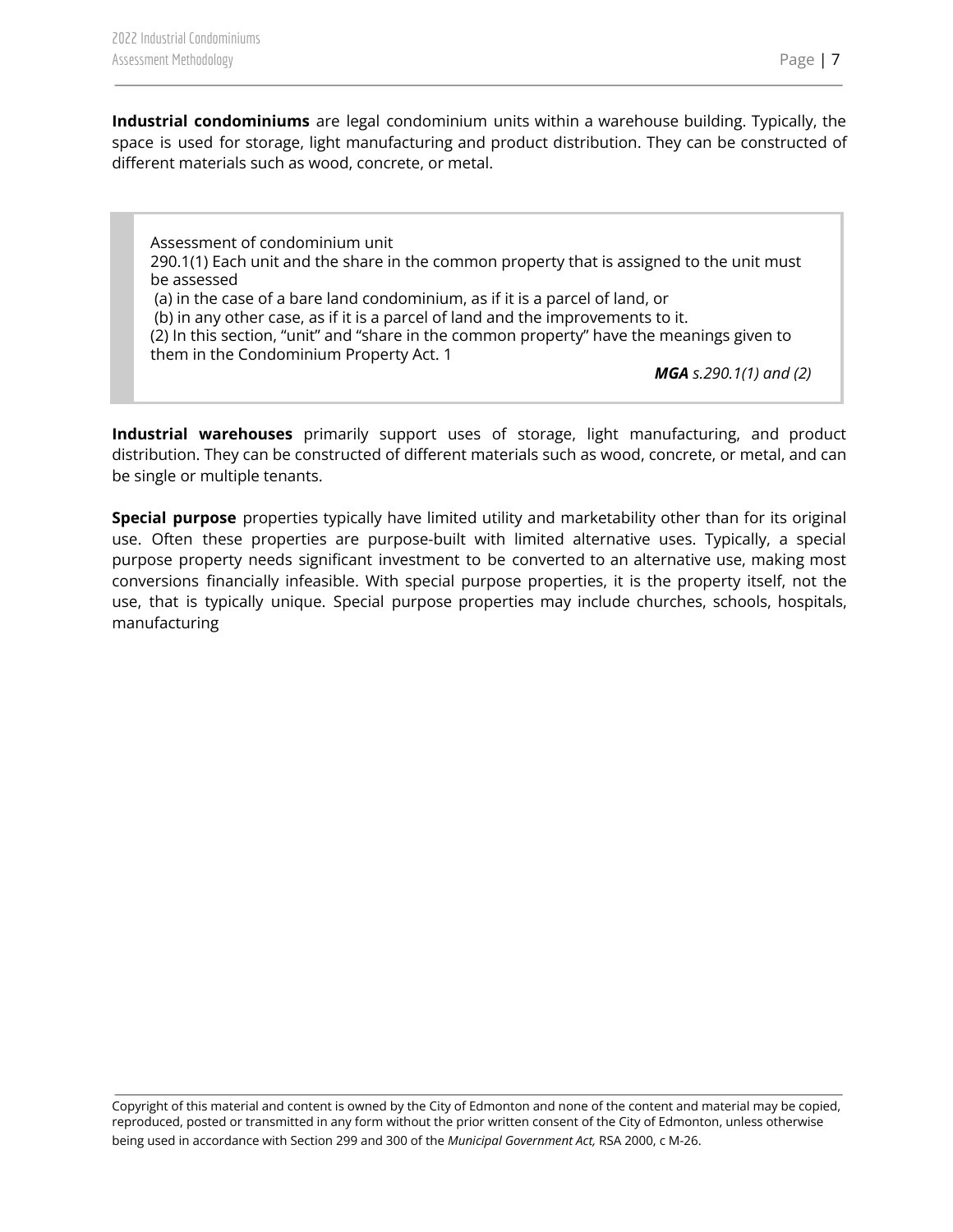## Approaches to Value

The approaches to determine market value are the direct comparison, income, and cost approaches.

| <b>Direct</b><br><b>Comparison</b><br><b>Approach</b> | Typical market value (or some other characteristic) is determined by<br>referencing comparable sales and other market data. It is often used<br>when sufficient sales or market data is available. It may also be referred<br>to as the Sales Comparison Approach.                                                 |
|-------------------------------------------------------|--------------------------------------------------------------------------------------------------------------------------------------------------------------------------------------------------------------------------------------------------------------------------------------------------------------------|
| <b>Income</b><br><b>Approach</b>                      | This approach considers the typical actions of renters, buyers and sellers<br>when purchasing income-producing properties. This approach estimates<br>the typical market value of a property by determining the present value<br>of the projected income stream. Often used to value rental or leased<br>property. |
| Cost<br><b>Approach</b>                               | Typical market value is calculated by adding the depreciated replacement<br>cost of the improvements to the estimated value of land. It is often used<br>for properties under construction or when there is limited market data<br>available.                                                                      |

## <span id="page-8-0"></span>Direct Comparison Approach

For this property group, the assessment is determined using the direct comparison approach. It is the most appropriate method of valuation for Industrial Condominiums properties in the City of Edmonton because it mirrors the actions of buyers and sellers in the marketplace and there is sufficient sales data to derive reliable market estimates.

Support for the direct comparison approach comes from several reputable sources, for example:

*This approach is usually the preferred approach for estimating values for residential and other property types with adequate sales.*

IAAO, 2013, sec.4.3

*The Direct Comparison approach provides the most credible indication of value for owner-occupied commercial and industrial properties, i.e., properties that are not purchased primarily for their income-producing characteristics. These types of properties are amenable to direct comparison because similar properties are commonly bought and sold in the same market.* Appraisal Institute of Canada [AIC], 2010, p. 13.4

*Appraisers should rely on several sold properties as comparable sales. Three to five comparables are usually adequate, but a larger number improves confidence in the final estimate, increases the awareness of patterns of value, and stabilizes assessments over time.*

UBC, 2009, p. 7.2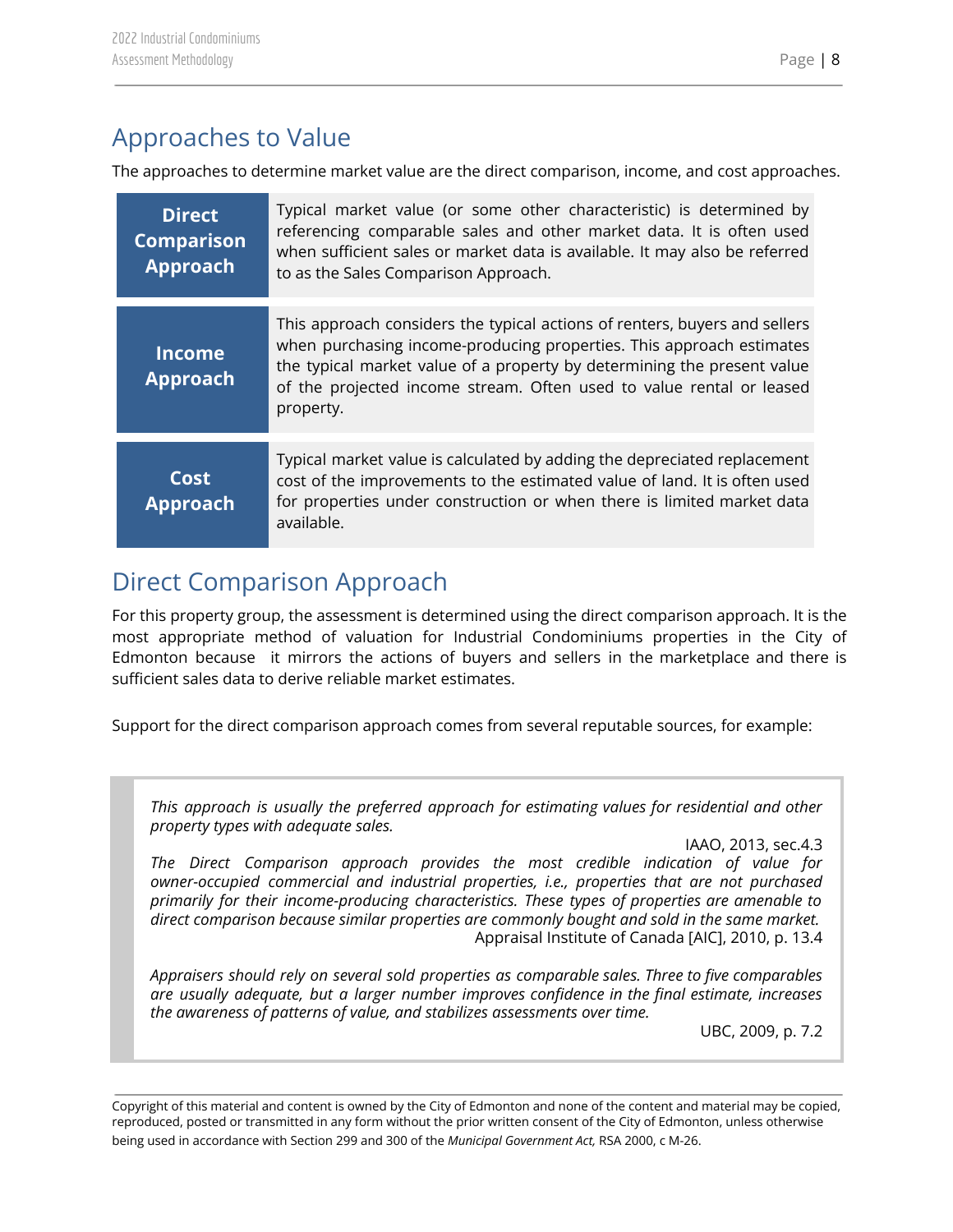#### **The most common unit of comparison for industrial warehouse properties is value per square foot of total building area.**

#### **Sales**

Sales information is received from Land Titles. Sales are validated. Validation may include site inspections, interviews with parties involved, a review of land title documents, corporate searches, third party information, and sale validation questionnaires. *Sale price reflects the condition of a property on the sale date and may not be equal to the assessed value.*

The City of Edmonton used 319 sales of industrial condominium properties occurring from July 1, 2016 to June 30, 2021 for 2022 valuation. Time adjustments are applied to sale prices to account for any market fluctuations between the sale date and the legislated valuation date. Through the review of sales, the collective actions of buyers and sellers in the marketplace are analyzed to determine the contributory value of specific property characteristics on market value. Once these values have been determined through the mass appraisal process, they are applied to the inventory to estimate the market value. Value estimates were calculated using multiple regression analysis, which replicates the forces of supply and demand in the marketplace.

See the appendix for the Time Adjustment Chart.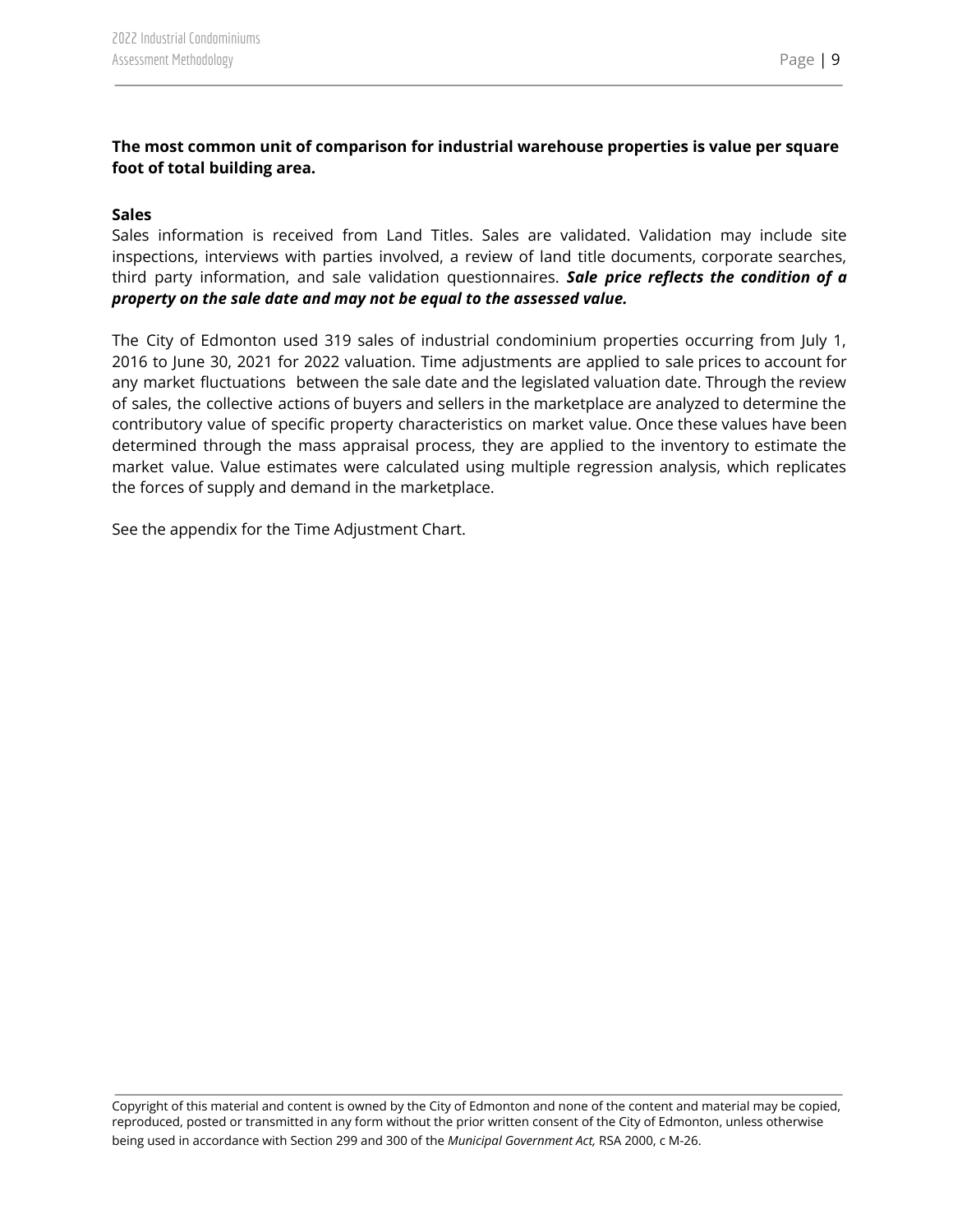#### <span id="page-10-0"></span>Zoning

Zoning regulates the use and development of a property and is set by the Edmonton Zoning Bylaw No. 12800.

s.6.123 **zone:** a specific group of listed Uses and Development Regulations which regulate the Use and Development of land within specific geographic areas of the City... *Zoning Bylaw No. 12800, 2017, s. 6.123*

See the appendix for the Zone Summary. For further information see City of Edmonton Zoning Bylaw No. 12800 available online at [edmonton.ca.](https://www.edmonton.ca/city_government/bylaws/zoning-bylaw.aspx)

The actual zoning of a property may affect the property's classification; however, not all property conforms to the zoning set out in the Zoning Bylaw. In these cases, an effective zoning is applied to reflect the current use and development of the property. The effective zoning may differ from the actual zoning when the current use differs from the Zoning Bylaw (e.g., a legal nonconforming use).

643(1) If a development permit has been issued on or before the day on which a land use bylaw or a land use amendment bylaw comes into force in a municipality and the bylaw would make the development in respect of which the permit was issued a nonconforming use or nonconforming building, the development permit continues in effect in spite of the coming into force of the bylaw.

*MGA, s.643(1)*

In cases where a legal non-conforming use is discontinued for six (6) or more months, any future use must conform to the Zoning Bylaw.

643(2) A non-conforming use of land or a building may be continued but if that use is discontinued for a period of 6 consecutive months or more, any future use of the land or building must conform with the land use bylaw then in effect.

*MGA, s.643(2)*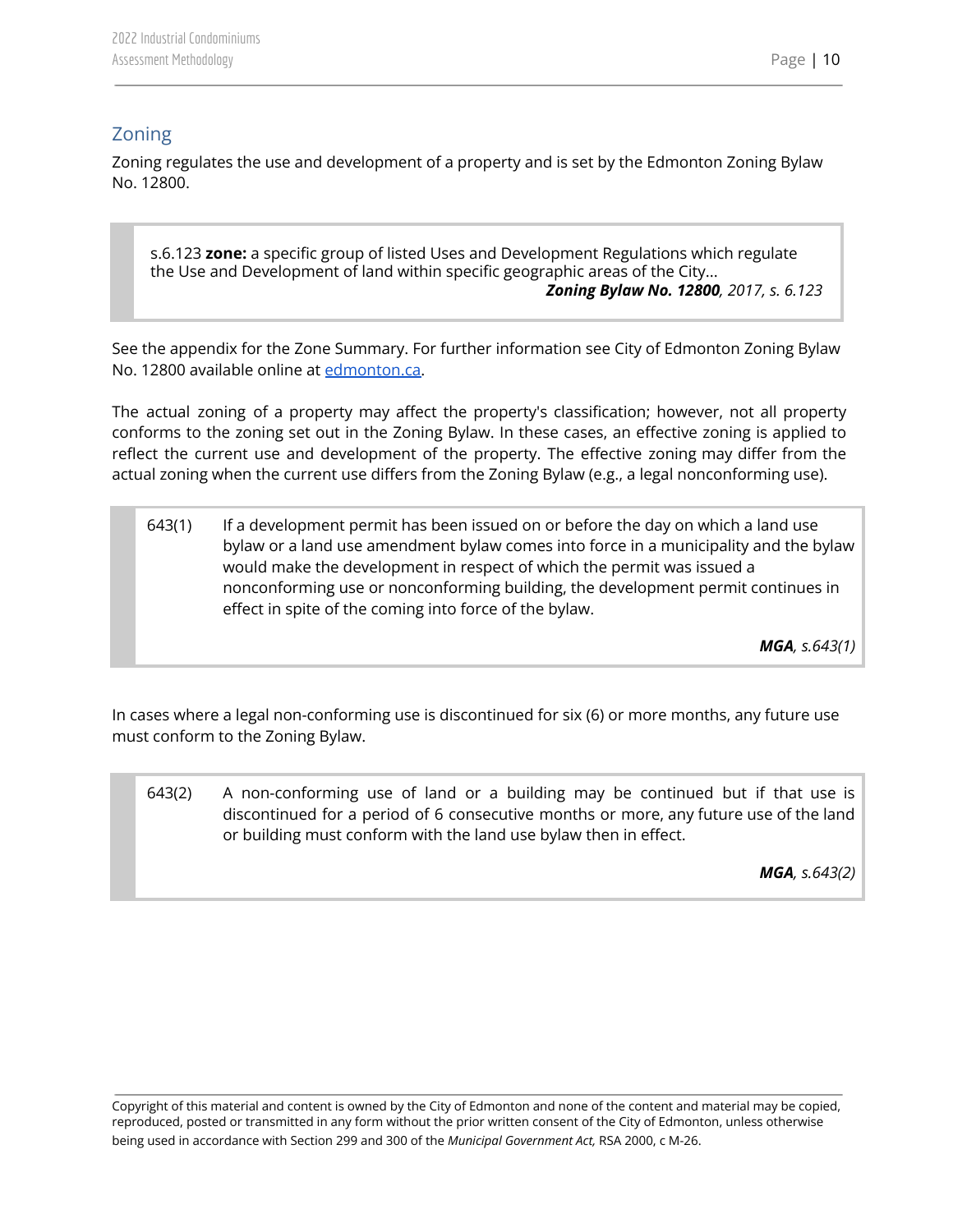## <span id="page-11-0"></span>**Variables**

All of the below variables were found to affect the assessment value for 2022. The variables work together and although some variables are more significant than others, the significance of any of the above variables is relative to the characteristics of each property.

| Main floor area        | Main floor finished area  |  |
|------------------------|---------------------------|--|
| Effective year built   | Upper floor finished area |  |
| Industrial market area |                           |  |

● In addition to the variables found to affect value, the following variables were tested to determine their impact on value: traffic influence, condition, wall height, construction type, zoning, tenancy, and land use. These variables were not found to significantly affect value. For other variables, there is insufficient data to test their significance to affect value.

#### <span id="page-11-1"></span>Main floor area

The City of Edmonton uses the size measurements from the condominium plan registered at the Land Titles Office as shown on the Detail Report.

## <span id="page-11-2"></span>Effective year built

The chronological age of a building, adjusted to reflect an addition or significant renovation that extends the improvement's remaining economic life. The exterior components that when replaced or extensively renovated affect the remaining economic life of a building including the roof, the building envelope (windows and doors, exterior siding, walls including insulation and vapor barrier, and other structural components), the foundation, and mechanical components (electrical, plumbing and HVAC). The effective age of a building can also be altered due to additions.

#### <span id="page-11-3"></span>Industrial market area

Market areas are geographic areas defined using location boundaries. See enclosed maps entitled 2022 Industrial Condominium Market Area Groups. In sequence of desirability, the market areas are as follows:

- Market Area 1 Summerside
- Market Area 2 South Edmonton
- Market Area 3 North Edmonton
- Market Area 4 Yellowhead Corridor
- Market Area 5 Winterburn

#### <span id="page-11-4"></span>Main floor finished area

Based on the exterior measurements of the finished area and generally consists of finished flooring, ceiling, forced air HVAC systems, and windows. This finished space is valued at a premium in relation to unfinished area.

Copyright of this material and content is owned by the City of Edmonton and none of the content and material may be copied, reproduced, posted or transmitted in any form without the prior written consent of the City of Edmonton, unless otherwise being used in accordance with Section 299 and 300 of the *Municipal Government Act,* RSA 2000, c M-26.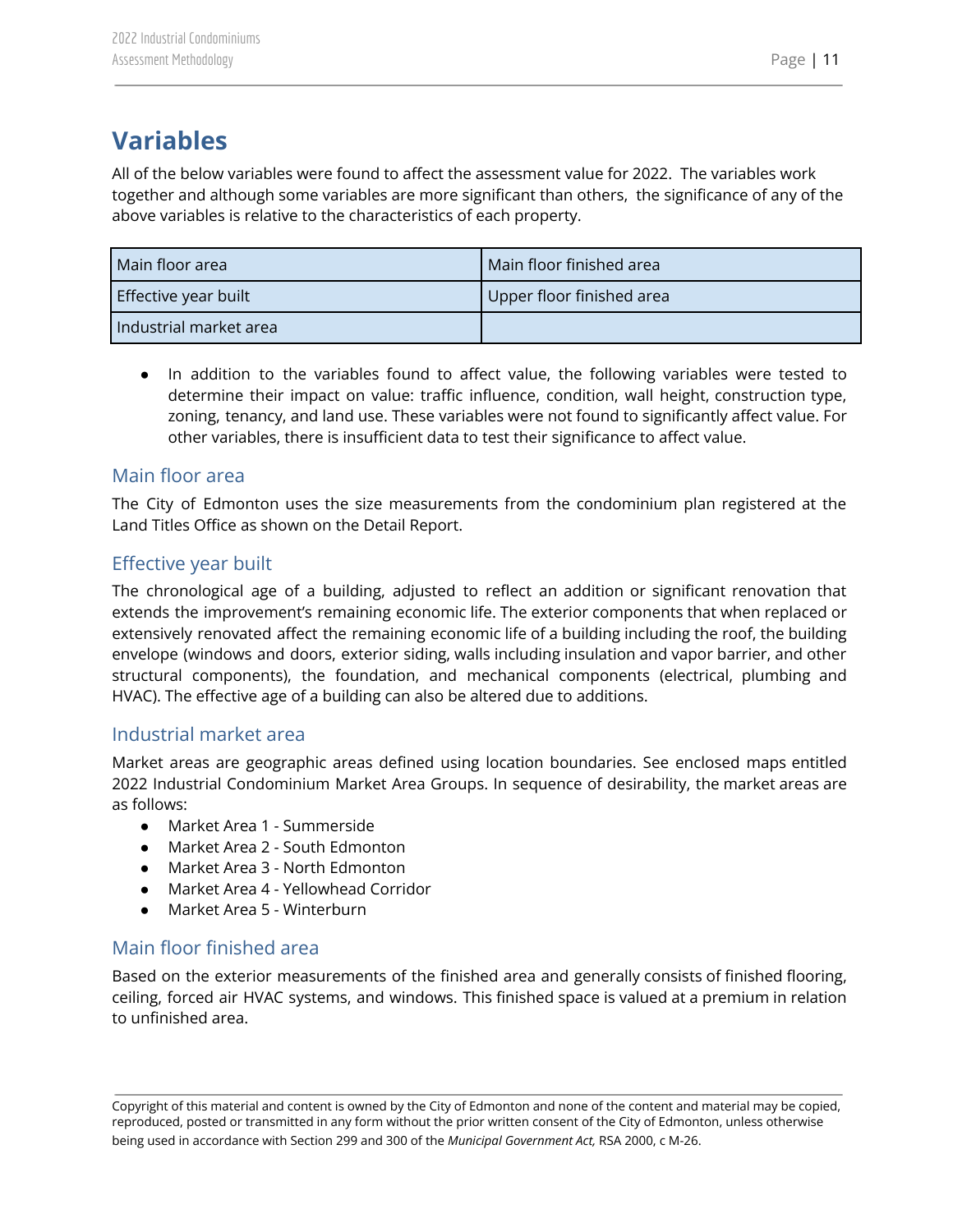## <span id="page-12-0"></span>Upper floor finished area

Typically based on the exterior measurements of an upper floor and generally consists of finished flooring, ceiling, forced air HVAC systems, and windows. The contributory value of the upper floor finished area is less than that of the main floor finished area.

## <span id="page-12-1"></span>**Adjustments**

Adjustments may be applied to properties with atypical influences on a property specific basis to recognize their effect on value. Adjustments include but are not limited to:

## <span id="page-12-2"></span>Complex adjustment

Where market evidence demonstrates that a condominium complex is trading differently from other similar complexes, a complex adjustment may be applied to ensure the assessment accurately reflects market value. A complex adjustment will also apply to atypical characteristics, such as no demising walls and lack of unit entrance doorways.

#### <span id="page-12-3"></span>Contamination

Contamination refers to property that has been affected by environmental contamination which includes adverse conditions resulting from the release of hazardous substances into the air, surface water, groundwater, or soil.

#### <span id="page-12-4"></span>Easement

A legal encumbrance registered against the title of the property allowing the right to use and/or enter onto the real property of another without possessing it. Easements may include easements for access, locating utilities, or otherwise limiting or precluding the use of the area subject to the easement.

#### <span id="page-12-5"></span>Adjustment amounts

Adjustments may be made in the amount of (+/-):

- Minor 5%
- Moderate 10%
- Major 15%
- Extreme 20%

## <span id="page-12-6"></span>**Definitions**

**Actual Zoning** is set by the *Edmonton Zoning Bylaw 12800* and regulates the use and development of a parcel. This report can be found on the City of Edmonton website at [edmonton.ca](https://www.edmonton.ca/city_government/bylaws/zoning-bylaw.aspx).

**Effective Zoning:** Effective zoning is an internal coding applied to reflect the current use and/or development potential of a property. Effective zoning will generally reflect the actual zoning of a property, but may differ on properties with a legal non-conforming use, Direct Control zoning or in other limited circumstances.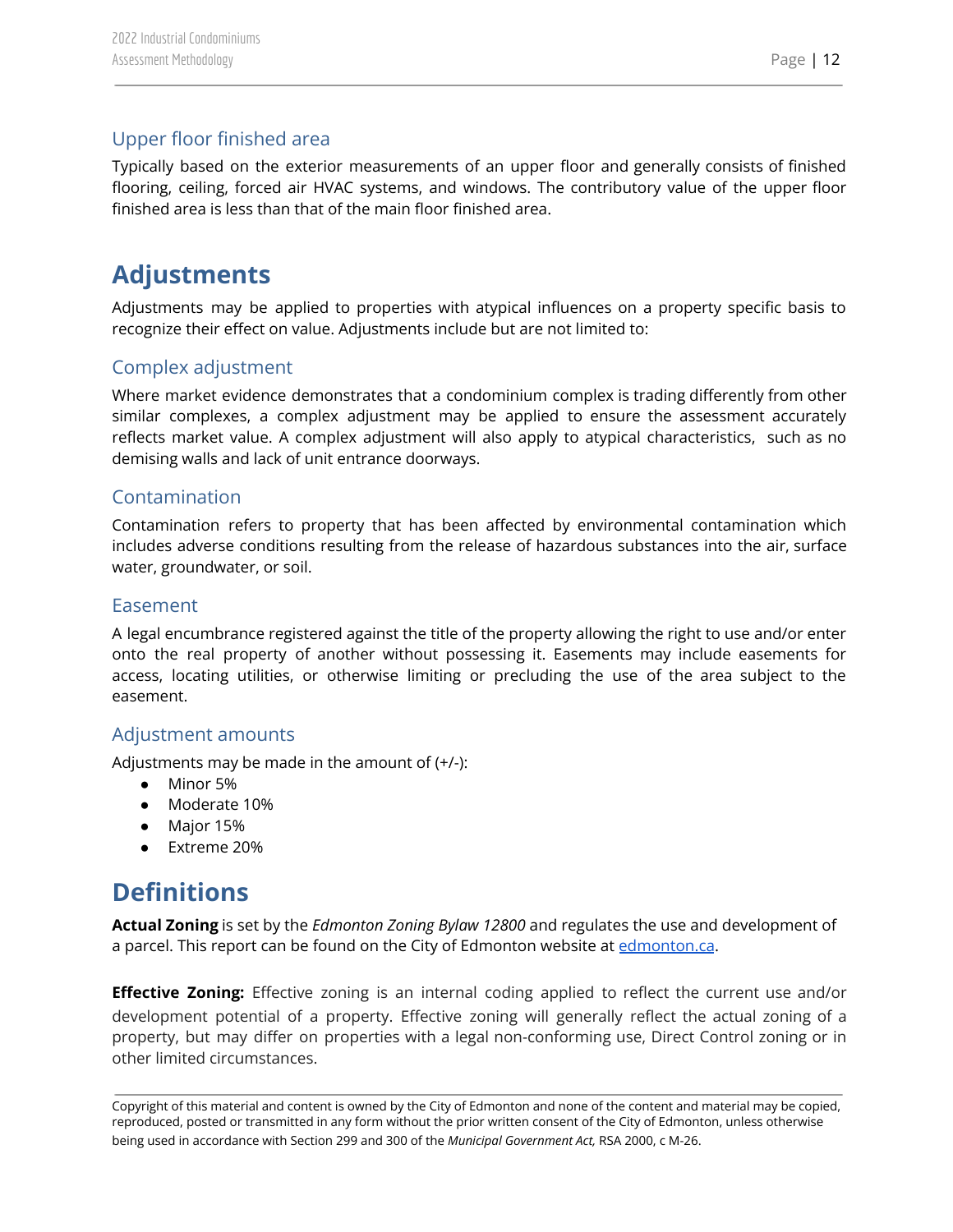**Land Use (LUC):** Land use is an internal coding used to categorize the current use of a property. The amount of a property subject to any specific LUC will be expressed as a percentage of total assessed value. For 2022, the LUC did not affect the value of industrial condominium properties. Industrial condominium properties may have the following LUCs:

| LUC. | <b>LUC NAME</b>                                       |
|------|-------------------------------------------------------|
| 255  | Warehouse condominium                                 |
| 282  | Common area in non-residential condominium<br>complex |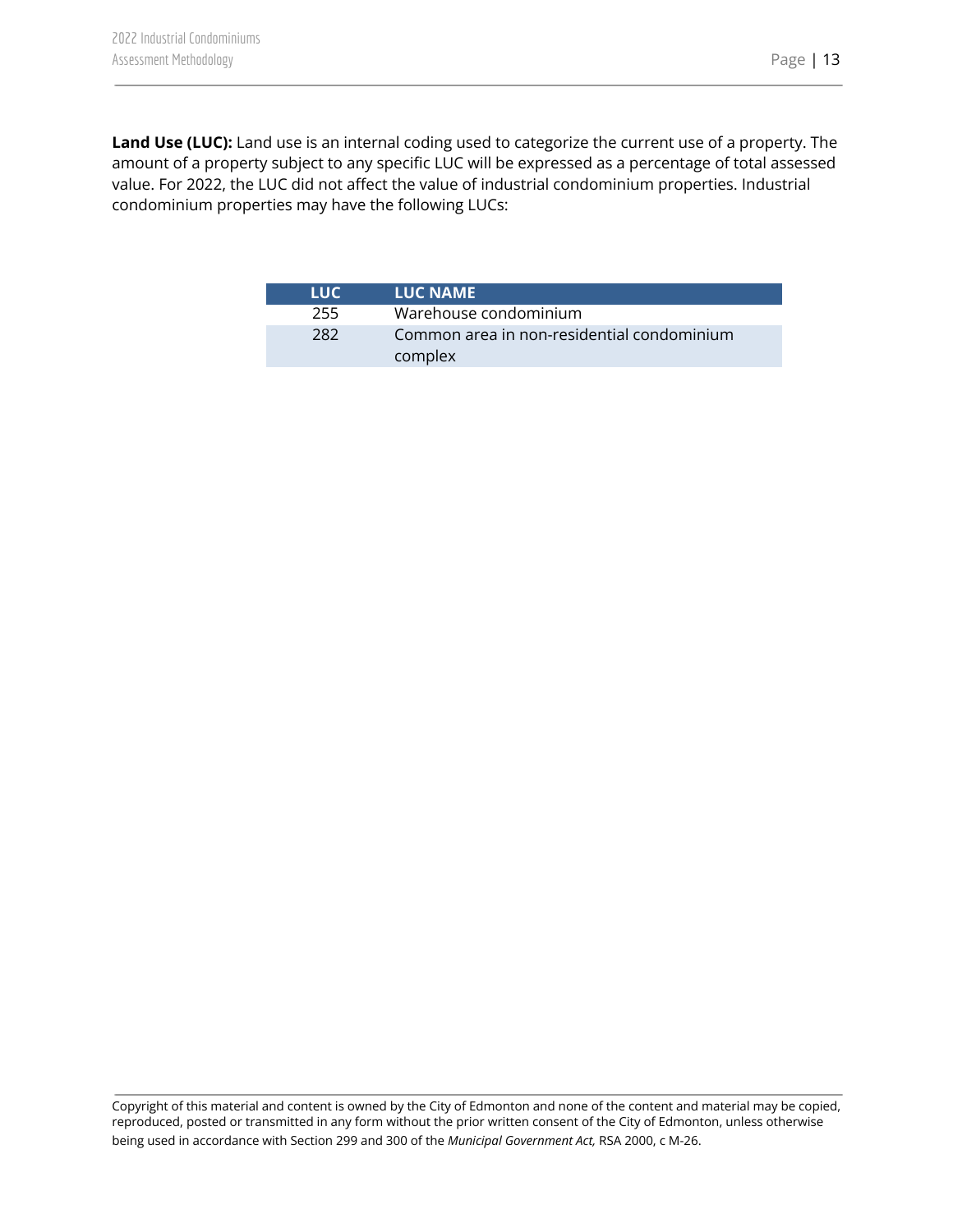# <span id="page-14-0"></span>**Sample Industrial Condominiums Assessment Detail Report**

| 2022 Property Assessment Detail<br><b>Report</b> Assessment and Taxation | <b>Edmonton</b>                          |             |  |
|--------------------------------------------------------------------------|------------------------------------------|-------------|--|
| <b>Account 88888888</b>                                                  |                                          |             |  |
| <b>Report Date</b>                                                       | November 30, 2021                        | page 1 of 1 |  |
| 2022 Assessed Value                                                      | \$1,000,000                              |             |  |
| Date of Issue                                                            | February 12, 2022                        |             |  |
| <b>Property Address</b>                                                  | 77777 77 STREET NW                       |             |  |
| <b>Legal Description</b>                                                 | Plan: 9999999 Unit: 9                    |             |  |
| Zoning                                                                   | <b>IB - Industrial Business District</b> |             |  |
| <b>Effective Zoning</b>                                                  | <b>IM - Medium Industrial District</b>   |             |  |
| Neighbourhood                                                            | Rampart Industrial                       |             |  |
| Lot Size                                                                 | 656.973                                  |             |  |
| <b>Assessment Class</b>                                                  | <b>NON-RESIDENTIAL</b>                   |             |  |
| <b>Property Use</b>                                                      | 100% Warehouse condominium               |             |  |
| <b>Taxable Status</b>                                                    | January 1 - December 31, 2022; FULLY     |             |  |
| <b>Unit of Measurement</b>                                               | TAXABLE METRIC (metres, square metres)   |             |  |
| <b>Factors Used to Calculate Your 2022 Assessed Value</b>                |                                          |             |  |
|                                                                          |                                          |             |  |

|                        |               | <b>MARKET VALUE APPROACH</b><br><b>DIRECT COMPARISON</b> |
|------------------------|---------------|----------------------------------------------------------|
| <b>VARIABLE</b>        | <b>FACTOR</b> | <b>TYPE</b>                                              |
| Industrial market area | <b>NORTH</b>  | Account                                                  |
| Main floor area        | 285           | <b>Building</b>                                          |
| Total unit area        | 285           | <b>Building</b>                                          |
| Effective year built   | 2015          | Building                                                 |
| Complex adjustment     | <b>NO</b>     | Unit                                                     |

Legal: This information is collected for property assessment purposes only. While the City of Edmonton provides this information in good faith, it does not warrant, covenant, or guarantee the completeness<br>and accuracy of t and reflects the contents of the assessment per the date on this document. This information is proprietary and may not be reproduced without consent from the City of Edmonton.

Visit myproperty.edmonton.ca • email assessment@edmonton.ca • call 311 (780-442-5311)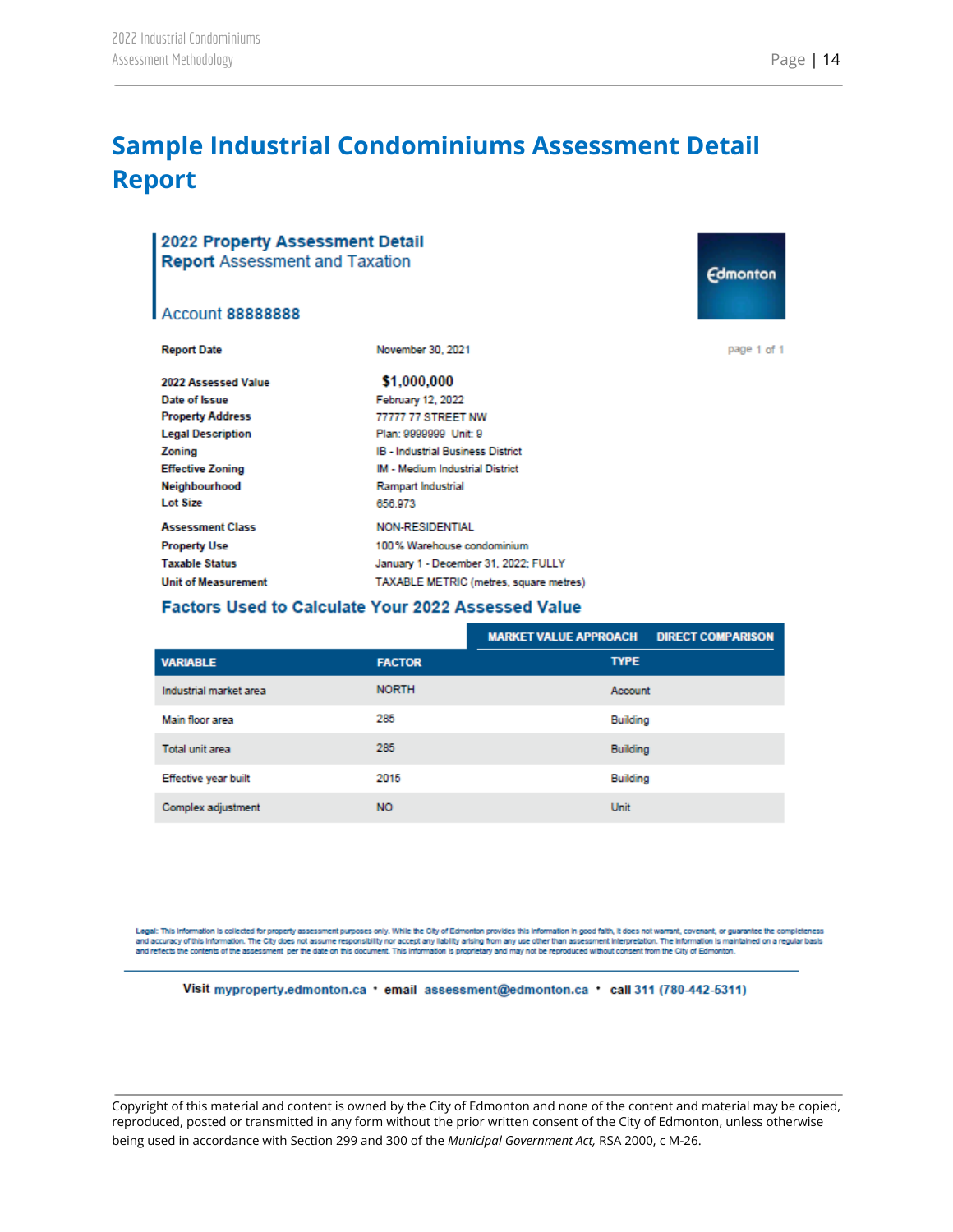- Account An adjustment that is applied to a property account. A property account includes the parcel of land and any improvements.
- Unit An adjustment that is applied to a condominium unit.
- Site An adjustment that is applied to the parcel of land only.
- Building An adjustment that is applied to the improvement only.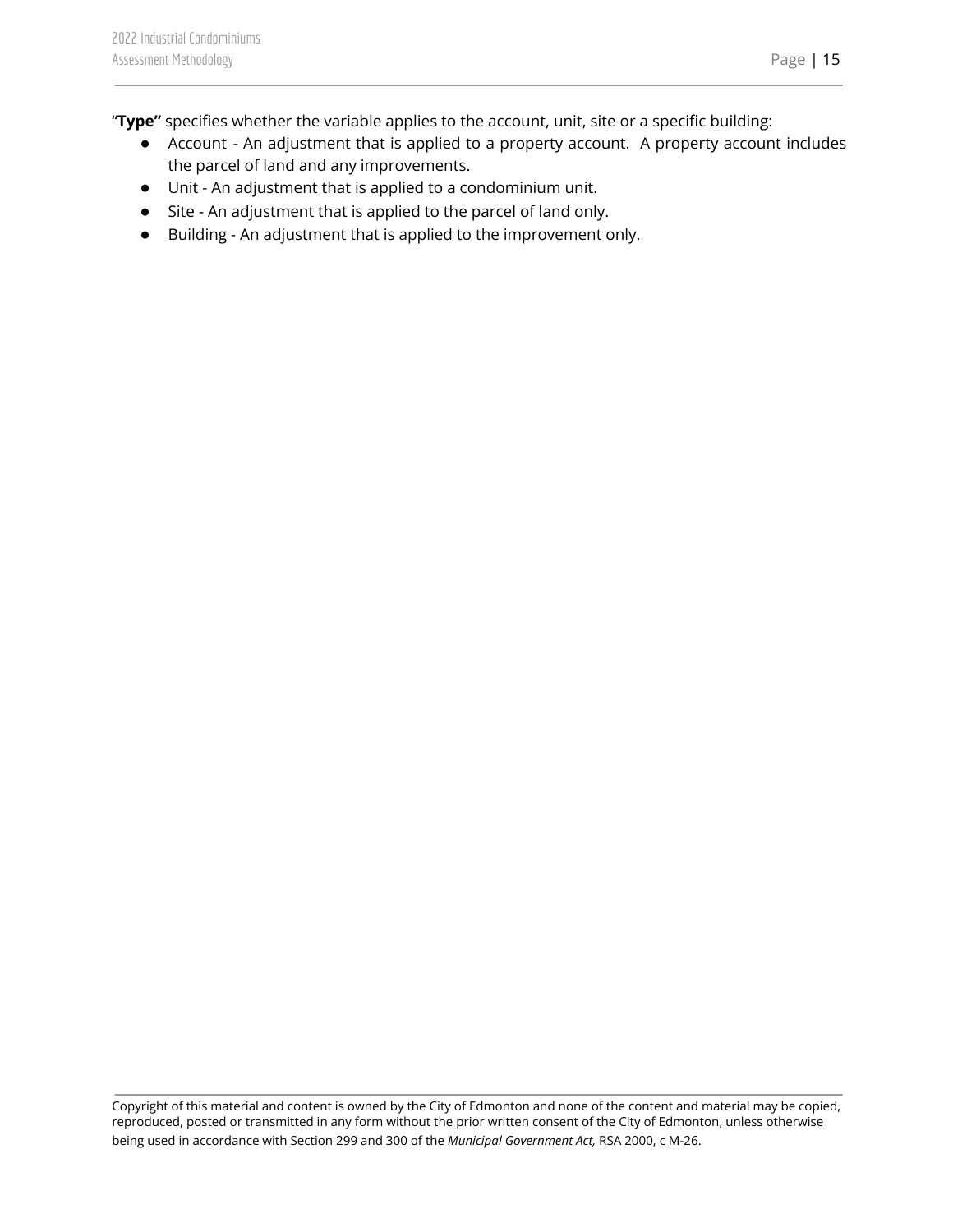## <span id="page-16-0"></span>**Methods to Adjust Comparables**

There are two types of techniques for reconciliation: **quantitative** and **qualitative**.

## <span id="page-16-1"></span>Quantitative Adjustments

Each characteristic of a property can be measured or quantified by a mathematical expression and adjusted for.

*Several techniques are available to quantify adjustments to the sale prices of comparable properties: data analysis techniques such as paired data analysis, grouped data analysis, and secondary data analysis, statistical analysis, including graphic analysis…*

(AIC, 2010, p. 14.2)

*In the direct comparison approach, the best comparables are those sales that require the least absolute adjustment.*

(AIC, 1995, p. 245).

Quantitative adjustments involve adjusting a known value (sale price for example) by adding or subtracting an amount that a given characteristic adds to or subtracts from that value. A quantitative adjustment should be made for each characteristic that differs between the subject property and the comparable property.

Due to the legislative requirement to use mass appraisal, the City has used statistical analysis to determine annual assessments.

*"coefficient" means a number that represents the quantified relationship of each variable to the assessed value of a property when derived through a mass appraisal process.*

**MRAT** s.31(a)

The City is not required to disclose the coefficients. In the absence of quantitative adjustments, an alternative technique is qualitative analysis.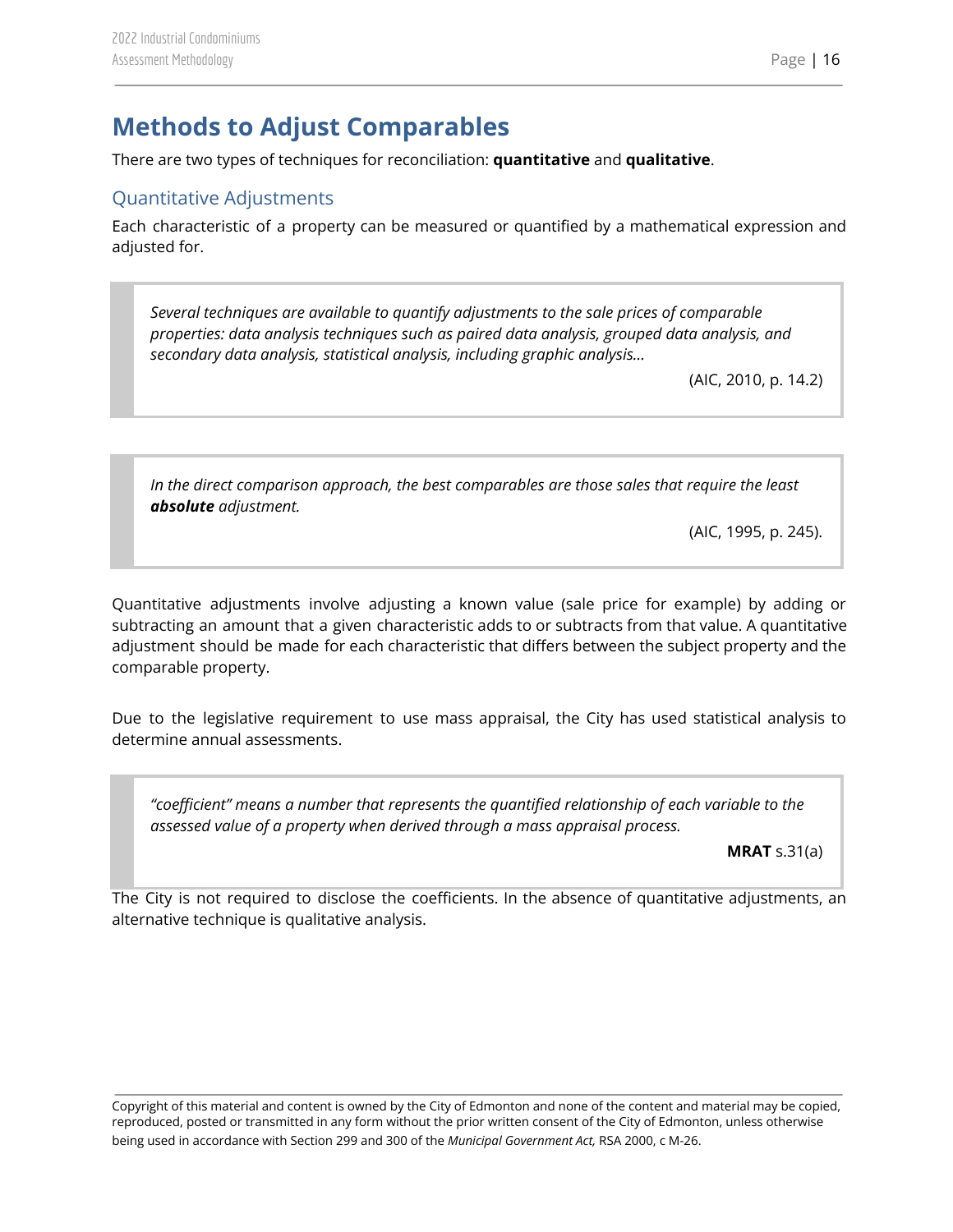## <span id="page-17-0"></span>Qualitative Analysis

Each comparable property is compared with the subject property on an overall basis. In a qualitative analysis, comparable properties are identified as inferior, similar, or superior overall to the subject property in order to bracket the probable value range of the subject property.

*When a sale property is considered to offer important market evidence but finding the means to make quantitative adjustments is lacking, the appraiser may turn to other major direct comparison techniques, qualitative analysis.*

(AIC, 2005, p. 19.10)

*Qualitative analysis recognizes … the difficulty in expressing adjustments with mathematical precision.*

(AIC, 2010, p. 14.6 )

*…reliable results can usually be obtained by bracketing the subject between comparables that are superior and inferior to it.*

(AIC, 2010, p. 14.7)

*If one or two comparable properties require fewer total adjustments than the other comparable transactions, an appraiser may attribute greater accuracy and give more weight to the value indications obtained from these transactions, particularly if the magnitude of the adjustments is approximately the same.*

(AIC, 2010, p. 13.16)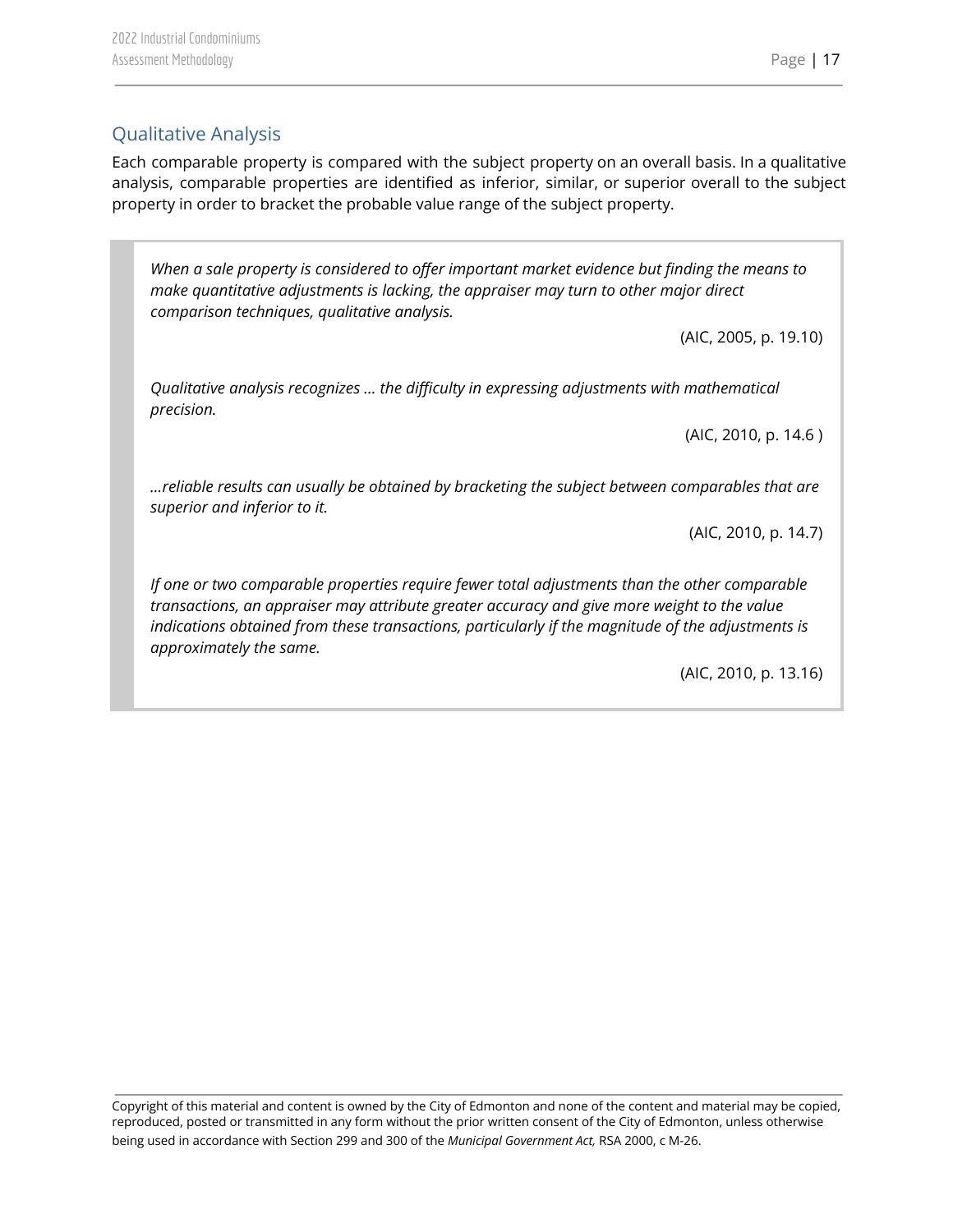## <span id="page-18-0"></span>**References**

Appraisal Institute of Canada (1995). *Basics of Real Estate Appraising Fourth Edition.* Winnipeg, Canada.

- Appraisal Institute of Canada (2005). *The Appraisal of Real Estate Second Canadian Edition.* Vancouver, Canada.
- Appraisal Institute of Canada (2010). *The Appraisal of Real Estate Third Canadian Edition.* Vancouver, Canada.
- City of Edmonton. (2017). *Zoning Bylaw No. 12800.* Retrieved from City of Edmonton: [http://webdocs.edmonton.ca/InfraPlan/zoningbylaw/bylaw\\_12800.htm](http://webdocs.edmonton.ca/InfraPlan/zoningbylaw/bylaw_12800.htm)
- Eckert, J., Gloudemans, R., & Almy, R. (1990). *Property Appraisal and Assessment Administration.* Chicago, Illinois: International Association of Assessing Officers.
- International Association of Assessing Officers (2013). *Standard on Mass Appraisal of Real Property.* Kansas City, the United States of America.
- Province of Alberta. (2018). *Matters Relating to Assessment and Taxation Regulation.* Edmonton, AB: Queen's Printer.

Province of Alberta. (2018). *Municipal Government Act.* Edmonton, AB: Queen's Printer.

- The Appraisal Journal. (2015). What's So Special About Special-Purpose Property? *The Appraisal Journal, Volume LXXXIII, Number 3*, p. 229.
- University of British Columbia, Sauder School of Business (2009). *Advanced Computer Assisted Mass Appraisal.* Vancouver, Canada.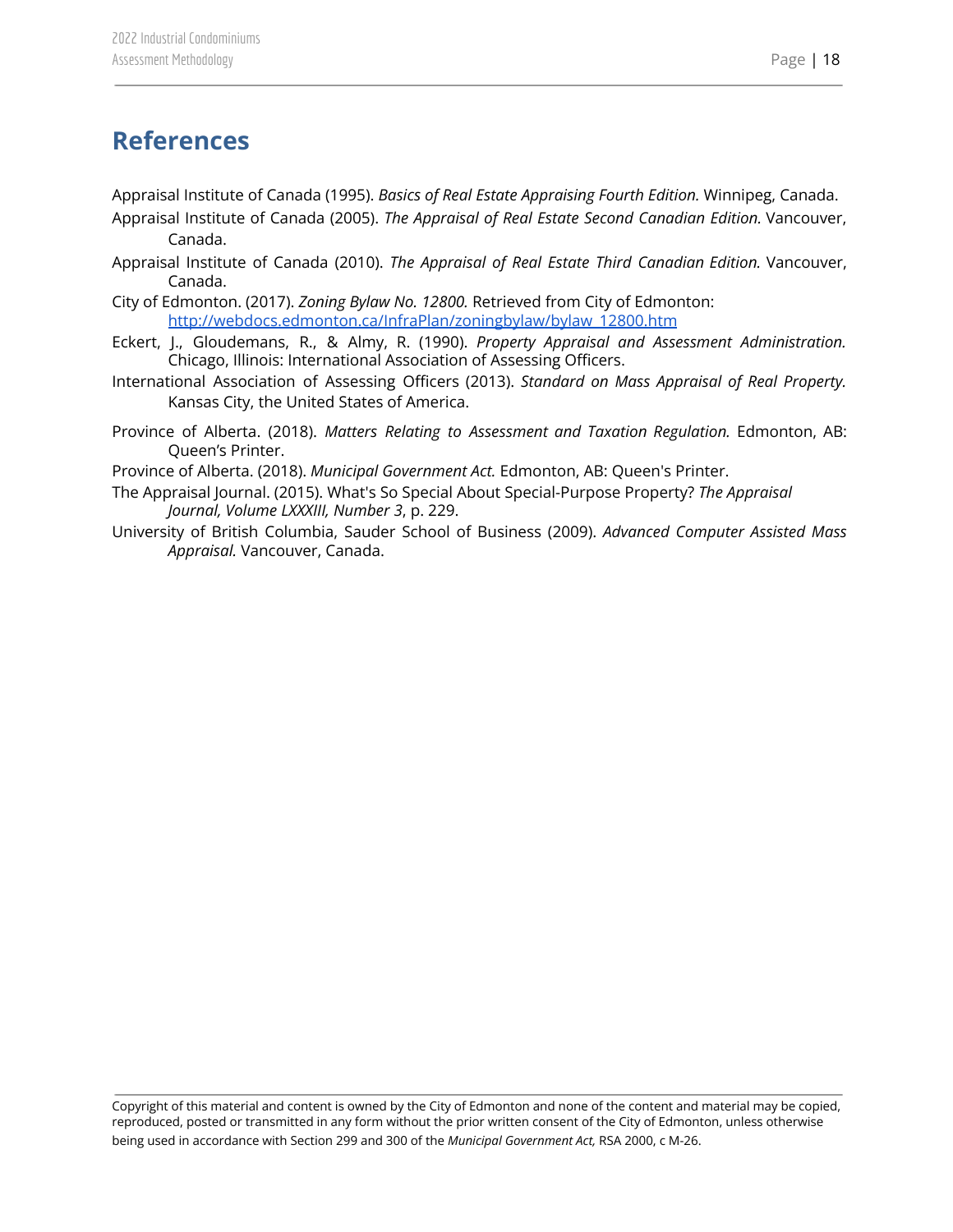# <span id="page-19-0"></span>**Area Appendix**

## <span id="page-19-1"></span>Industrial Condominium Market Area Group Map

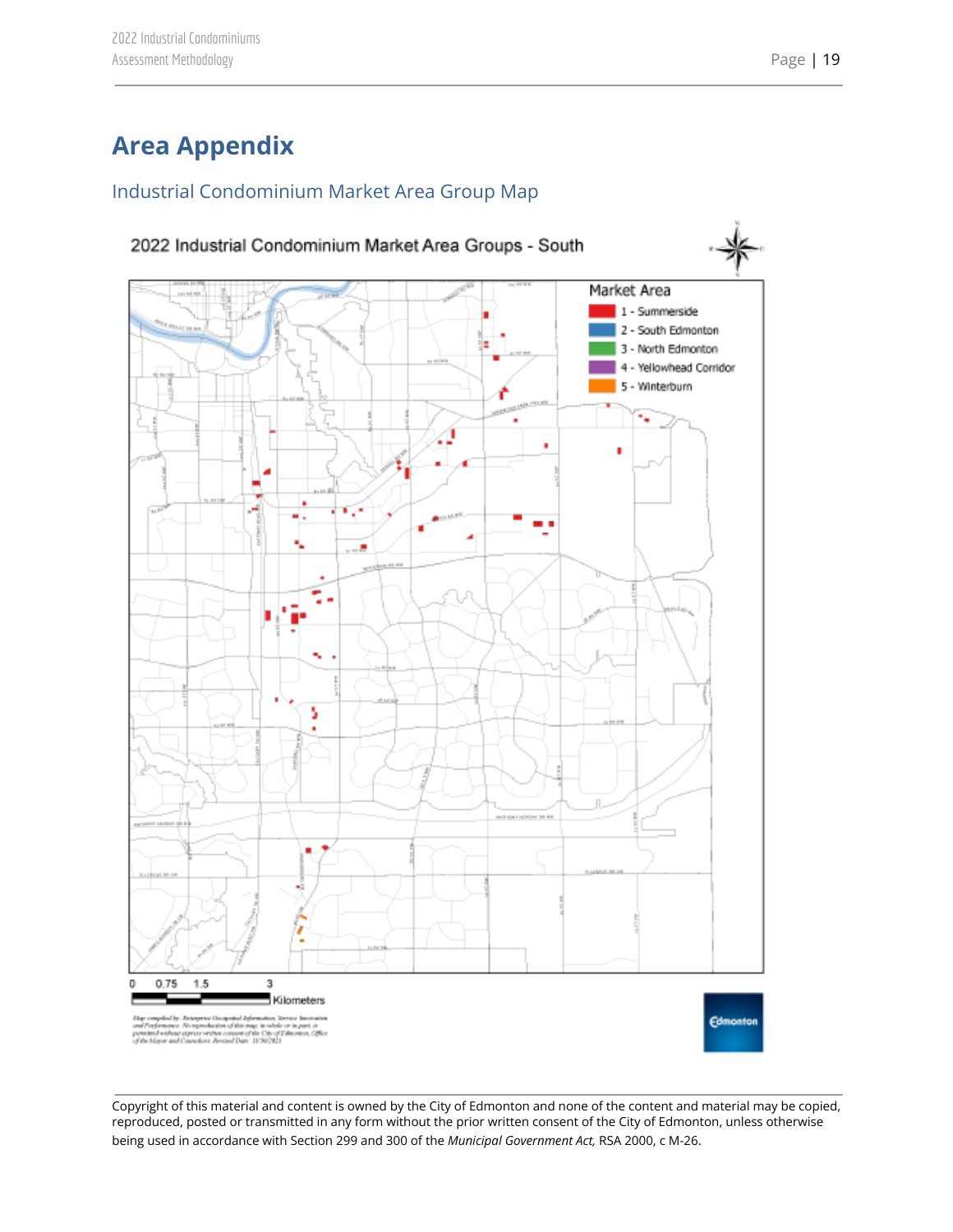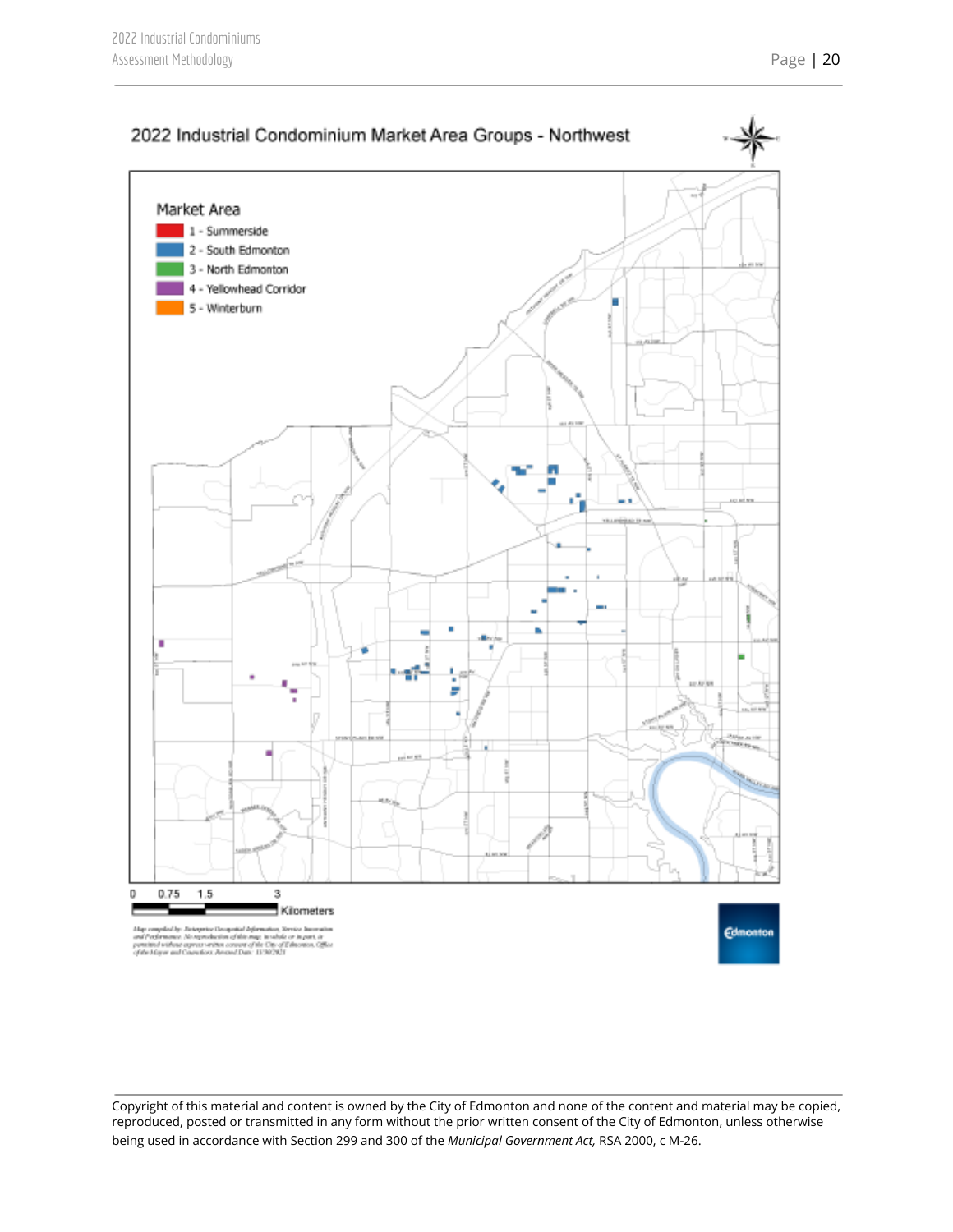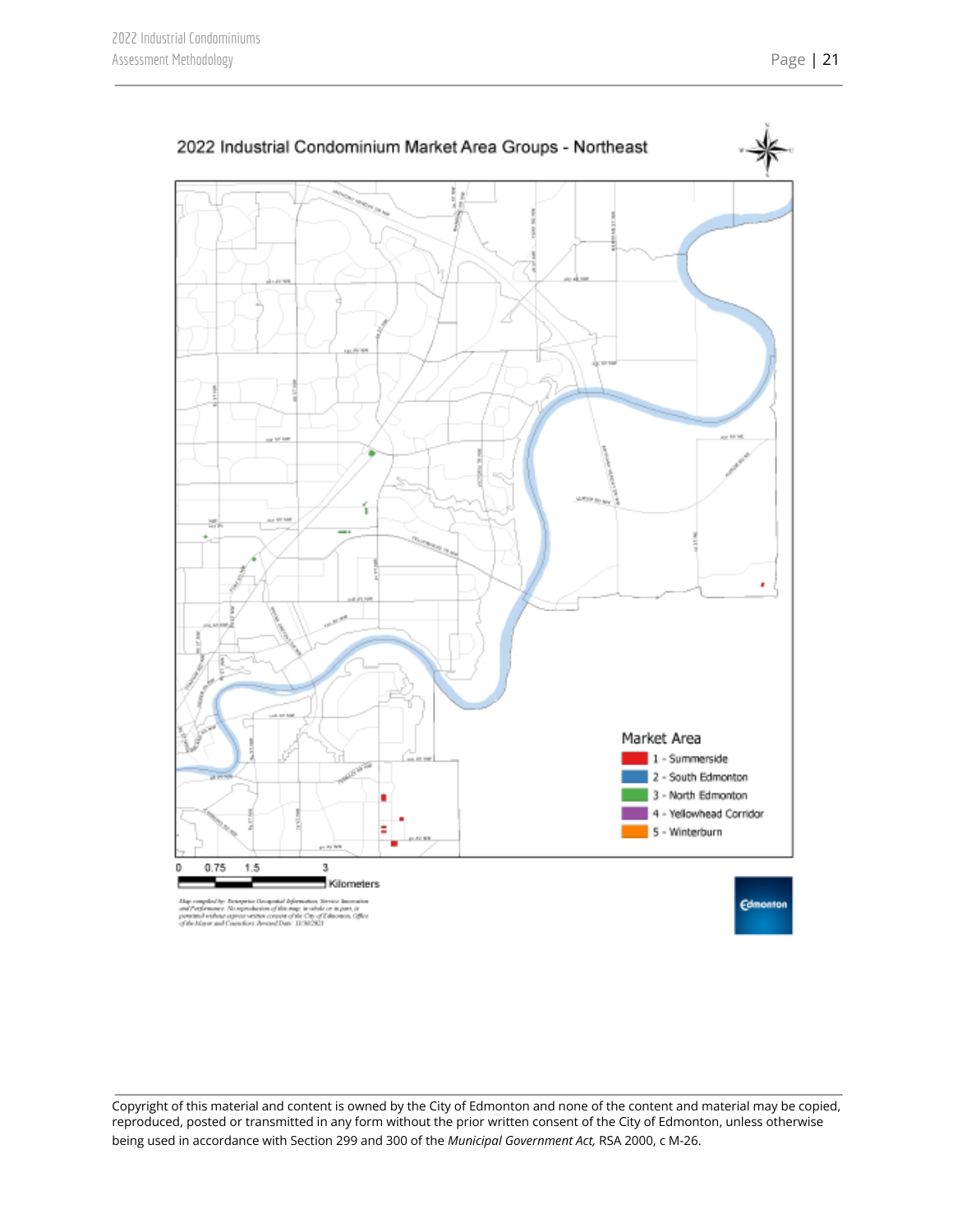## <span id="page-22-0"></span>Time Adjustment Chart

#### <span id="page-22-1"></span>2022 TIME ADJUSTMENTS FOR INDUSTRIAL CONDOMINIUM MODEL

| <b>YEAR</b> | <b>MONTH</b> | <b>ADJUSTMENT</b> | <b>YEAR</b> | <b>MONTH</b> | <b>ADJUSTMENT</b> |
|-------------|--------------|-------------------|-------------|--------------|-------------------|
| 2016        | Jul          | 1.0000            | 2019        | Jan          | 1.0000            |
| 2016        | Aug          | 1.0000            | 2019        | Feb          | 1.0000            |
| 2016        | Sep          | 1.0000            | 2019        | Mar          | 1.0000            |
| 2016        | Oct          | 1.0000            | 2019        | Apr          | 1.0000            |
| 2016        | Nov          | 1.0000            | 2019        | May          | 1.0000            |
| 2016        | Dec          | 1.0000            | 2019        | Jun          | 1.0000            |
| 2017        | Jan          | 1.0000            | 2019        | Jul          | 1.0000            |
| 2017        | Feb          | 1.0000            | 2019        | Aug          | 1.0000            |
| 2017        | Mar          | 1.0000            | 2019        | Sep          | 1.0000            |
| 2017        | Apr          | 1.0000            | 2019        | Oct          | 1.0000            |
| 2017        | May          | 1.0000            | 2019        | Nov          | 1.0000            |
| 2017        | Jun          | 1.0000            | 2019        | Dec          | 1.0000            |
| 2017        | Jul          | 1.0000            | 2020        | Jan          | 1.0000            |
| 2017        | Aug          | 1.0000            | 2020        | Feb          | 1.0000            |
| 2017        | Sep          | 1.0000            | 2020        | Mar          | 1.0000            |
| 2017        | Oct          | 1.0000            | 2020        | Apr          | 1.0000            |
| 2017        | Nov          | 1.0000            | 2020        | May          | 1.0000            |
| 2017        | Dec          | 1.0000            | 2020        | Jun          | 1.0000            |
| 2018        | Jan          | 1.0000            | 2020        | Jul          | 1.0000            |
| 2018        | Feb          | 1.0000            | 2020        | Aug          | 1.0000            |
| 2018        | Mar          | 1.0000            | 2020        | Sep          | 1.0000            |
| 2018        | Apr          | 1.0000            | 2020        | Oct          | 1.0000            |
| 2018        | May          | 1.0000            | 2020        | Nov          | 1.0000            |
| 2018        | Jun          | 1.0000            | 2020        | Dec          | 1.0000            |
| 2018        | Jul          | 1.0000            | 2021        | Jan          | 1.0000            |
| 2018        | Aug          | 1.0000            | 2021        | Feb          | 1.0000            |
| 2018        | Sep          | 1.0000            | 2021        | Mar          | 1.0000            |
| 2018        | Oct          | 1.0000            | 2021        | Apr          | 1.0000            |
| 2018        | Nov          | 1.0000            | 2021        | May          | 1.0000            |
| 2018        | Dec          | 1.0000            | 2021        | Jun          | 1.0000            |